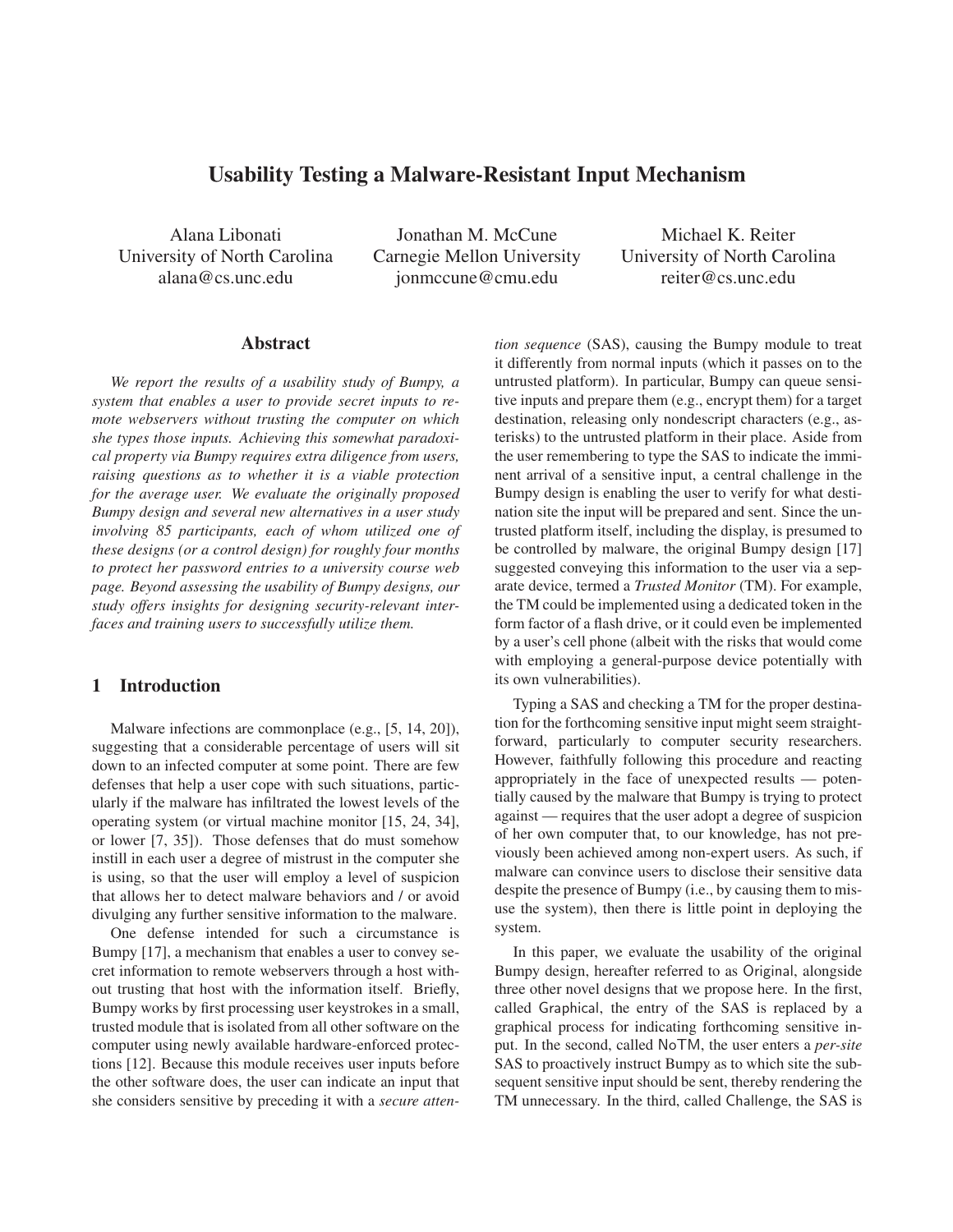entered as in Original, after which the TM displays a challenge that the Bumpy module expects to receive prior to the sensitive input, thereby making inspection of the TM a nonbypassable part of entering sensitive input.

We evaluate each of the four designs both in terms of its imposition on the normal login process (impact on delay and success rate) and in terms of users' abilities to benefit from its protections despite the contrary efforts of malware. We performed this evaluation with a four-month user study involving 85 participants, the overwhelming majority of which were undergraduate college students majoring in fields other than computer science or engineering. Each of these 85 students was assigned to use one of the four Bumpy variants described above to log into a course web page for an entire semester (i.e., to protect her course login password) or to use a regular password login (Control). In this user study, we subjected users to phases of normal system use and to phases in which we simulated potent malware attacks to trick them into divulging their passwords. We followed the attack phase with an additional phase where users were warned about the mistakes they made when faced with simulated attacks. These warnings served as a form of training, and we analyze their effectiveness through additional simulated attacks.

Through these phases, we were able to identify relative strengths and weaknesses of our designs and quantify the degree of protection for sensitive data that the various Bumpy designs can offer. Notably, we uncovered evidence that the new designs that we introduce here yield the best results for many of the measures we studied, thereby improving over the original Bumpy design. That said, our study does not conclude that one design is uniformly better than all others. For example, the evidence suggests that some designs are more secure while others yield faster login times.

Viewed more broadly, our study provides a number of insights that may be useful in other contexts. Our study provides support for the usability of secure attention sequences and to the better security afforded by interactive security indicators (versus ones that a user is asked to simply observe). It also demonstrates that passive warnings are only partially effective in molding user behavior. We also believe our study supports the conclusion that without training, users will face difficulties in distinguishing changes in security-sensitive procedures (in our case, induced by malware attacks) from common discontinuities in the software experience, i.e., failures or updates that change software behavior, often in subtle ways.

## **2 Related Work**

Bumpy falls within the general class of approaches to address the challenge of securely interacting with or through an untrusted computer (e.g., [1, 2, 4, 11, 13, 18, 19, 23, 26, 27]). We believe that the results of our study can inform other usability studies in this domain and potentially the design of alternative user experiences in this domain. In particular, common to many of these schemes is a secondary, trusted device, such as the user's smartphone or a dedicated USB device. In Bumpy's original design (Original), this secondary trusted device is the Trusted Monitor. The alternative user experiences that we develop here — one that eliminates the use of a TM (NoTM) and two others that retain the TM but that alter the user experience (Graphical and Challenge) — have parallels in other schemes, and our usability results should be instructive in selecting from among candidate designs elsewhere. Our results also underscore the need to perform usability studies of these alternative architectures to better understand the relative usability advantages of architectures based on entering sensitive input into a trusted mobile device (e.g., [1, 4, 11, 18, 19, 13, 26, 27]), leveraging a trusted remote proxy in the "cloud" (e.g., [23]), and employing a trusted virtualization layer (e.g., [2, 11]).

Bumpy's user experience bears some similarity to techniques developed to generate distinct domain-specific passwords from a single password, either for protecting privacy (e.g., LPWA [10]) or to defend against phishing attacks (e.g., PwdHash [22]). Bumpy's similarity to these systems lies primarily in the user's input of a secure attention sequence to convey instructions to the trusted module that produces the domain-specific passwords. Chiasson et al. performed a usability study of PwdHash and concluded that it provides insufficient user feedback [3]. Users were unable to discern whether PwdHash was actually working, resulting in situations where users reported that PwdHash was easy to use and protecting their passwords when in fact protections were disabled. This finding helps to motivate the presence of a feedback mechanism in three of the four Bumpy designs we considered.

Considerable work has been done regarding security indicators and how they are often unnoticed or misinterpreted by users (e.g., [6]). Researchers have tracked users' eye movements [29, 33] to determine whether they look at passive security indicators [9, 36], often finding that even the complete disappearance of common security indicators is ignored [25]. As the user is asked to pay attention to the passive website destination indicator on her TM to thwart attacks when using Original, these lessons from previous studies motivate the other designs that we explore here. One such design (Challenge) seemingly *requires* the user to pay attention to the indicator so that she can transcribe two digits, and another (NoTM) eliminates the indicator and enables the user to gain assurance proactively. Our study can inform others as to the effectiveness of such strategies to combat user ambivalence towards security indicators.

Interactive training methods have had success in educating users about security attacks (e.g., [28]). This motivated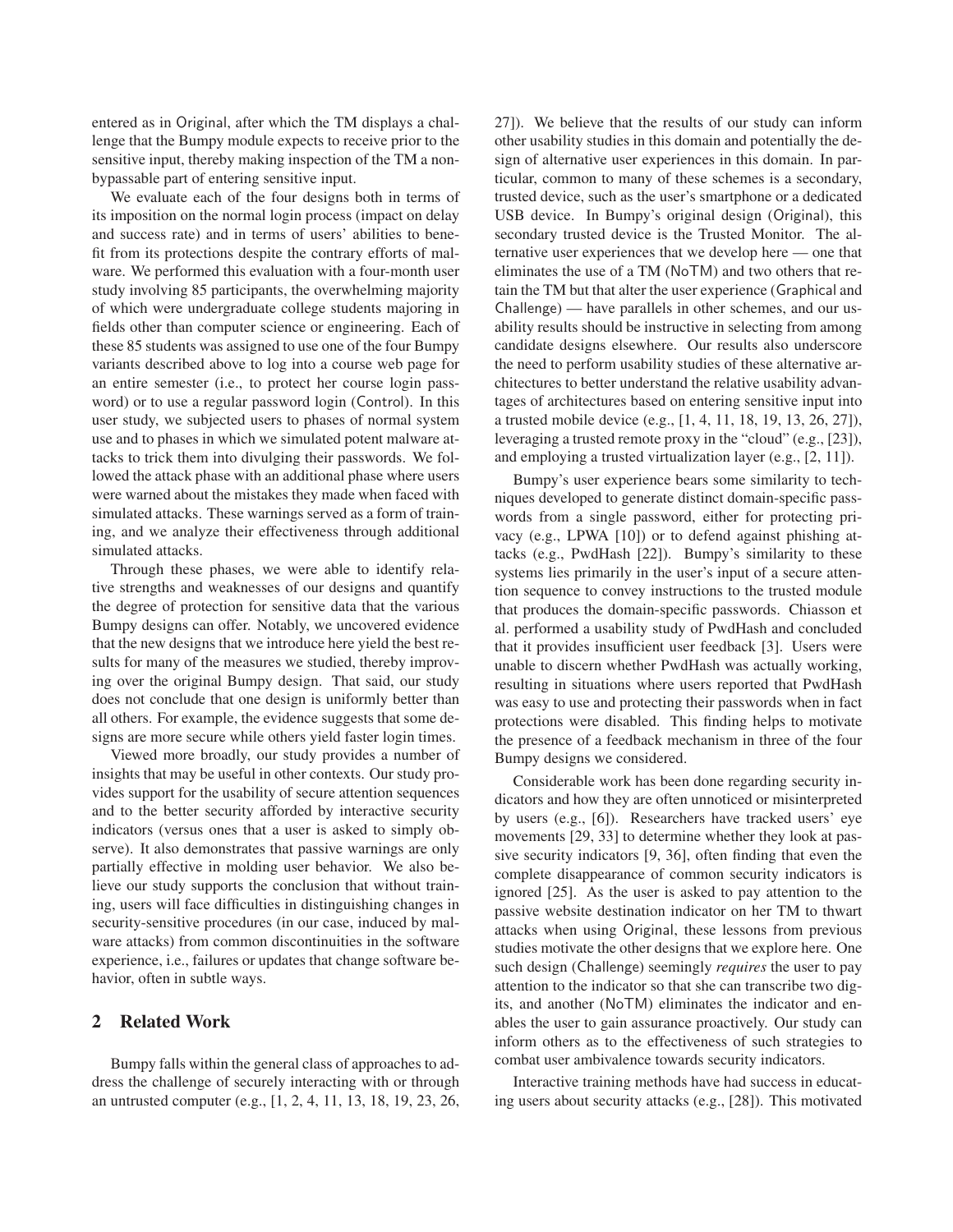our evaluation of a similar training regimen in one phase of our study.

## **3 The Bumpy User Experience**

Here we describe the user experience of the original Bumpy design, denoted Original, and how our other designs Graphical, NoTM, and Challenge might appear to the user as implemented with the low-level security mechanisms leveraged by the actual Bumpy system. Here we focus on the user experiences exclusively, deferring to §4.1 the details of how we simulated these user experiences in our study.

## **3.1 Original Design –** Original

Bumpy is motivated by the desire to allow users to protect arbitrary input to web forms in the face of malware on the user's local system, e.g., keyloggers. Arbitrary input means that the user can actively choose which data to protect. Logical choices include, but are not limited to, passwords and financial account numbers.

Users are equipped with an external device called a Trusted Monitor (TM). In practice this may be a dedicated device, or it may be functionality offered by, e.g., smartphones. The TM serves as a trusted output device for information about the user's input, as the Bumpy design allows for the user's OS to be malicious. The TM receives this input (in a cryptographically protected way) from a *Bumpy module* that processes user inputs before releasing them to the untrusted platform. The Bumpy module itself is protected from the OS with hardware-enforced isolation (see Appendix A).

Consider a user who is providing input to a web form. For example, she may be trying to log into an accesscontrolled website, or she may be going through the checkout process while making an online purchase. While interacting with a web form, the Bumpy user takes the following steps:

**The user decides to protect the current form field.** Allowing users to choose which data to protect is a feature of Bumpy's design. The following steps assume the user has chosen to protect the current field.

**The user prefixes her input with a secure attention sequence (SAS).** The Bumpy module detects that the user is preparing to provide data that she considers sensitive when it receives a SAS. Bumpy uses @@ as the SAS. Thus, the user's responsibility is to prefix her forthcoming sensitive input with @@.

**The user verifies the destination for her input on the Trusted Monitor.** When the Bumpy module receives a SAS, it updates the TM with information about the destination for forthcoming input. We chose to use the domain name of the destination website and that website's favicon as a graphic logo for the website, since this information is already readily available.<sup>1</sup> The TM is further specified to beep when updated, thereby providing two properties: (i) It attracts the user's attention and reminds her to check the information displayed on the TM; and (ii) It provides a timely acknowledgment of the reception of the user's SAS. Thus, the user's responsibility is to verify that the site information displayed by the TM does indeed correspond to the website where she wants her input to go. While the user's primary display may be controlled by malware and display anything an attacker desires, the TM will always display where sensitive input will truly go.

**The user types her input.** If satisfied with the information displayed on the TM, the user now types her secret input. This input will always appear as asterisks, even if the current input field is not a password field, as the keystrokes are intercepted and queued by the Bumpy module, with asterisks released to the untrusted platform in their place. She may use the backspace or arrow keys to correct mistakes. The end of sensitive input is signaled to the Bumpy module by an input event that would cause a *blur* in the web browser's GUI. As such, the user does not need to consciously indicate that she has finished sensitive input to a given field. However, because Bumpy interprets input events that cause blurs to be meaningful, switching between input fields before they are fully populated interrupts the secure input process.

In summary, the main changes to the user experience are: (a) She must decide which data to protect using Bumpy. (b) She must remember to enter the SAS and confirm that the TM displays her intended destination for her input, before entering that data. (c) Her sensitive input appears on-screen as asterisks.

#### **3.2 Alternative Designs**

We now discuss the user experiences of our novel alternative designs Graphical, NoTM, and Challenge, as informed by the underlying hardware-enforced isolation technologies employed by the original Bumpy architecture. These designs differ from Original primarily in how a user signals to Bumpy that forthcoming input should be treated as sensitive. In all cases, the end of sensitive input is signaled to the Bumpy module by an input event that would cause a blur in the web browser's GUI.

<sup>&</sup>lt;sup>1</sup>An alternative design is to allow this information to be chosen by the user, perhaps in the spirit of PetNames [30]. We caution that if the information can be freely specified by the destination website, then an attacker may register a legitimate SSL certificate for a site under his control and imitate the information of another site. Bumpy proposed drawing this information from the website's SSL certificate – see Appendix A for details.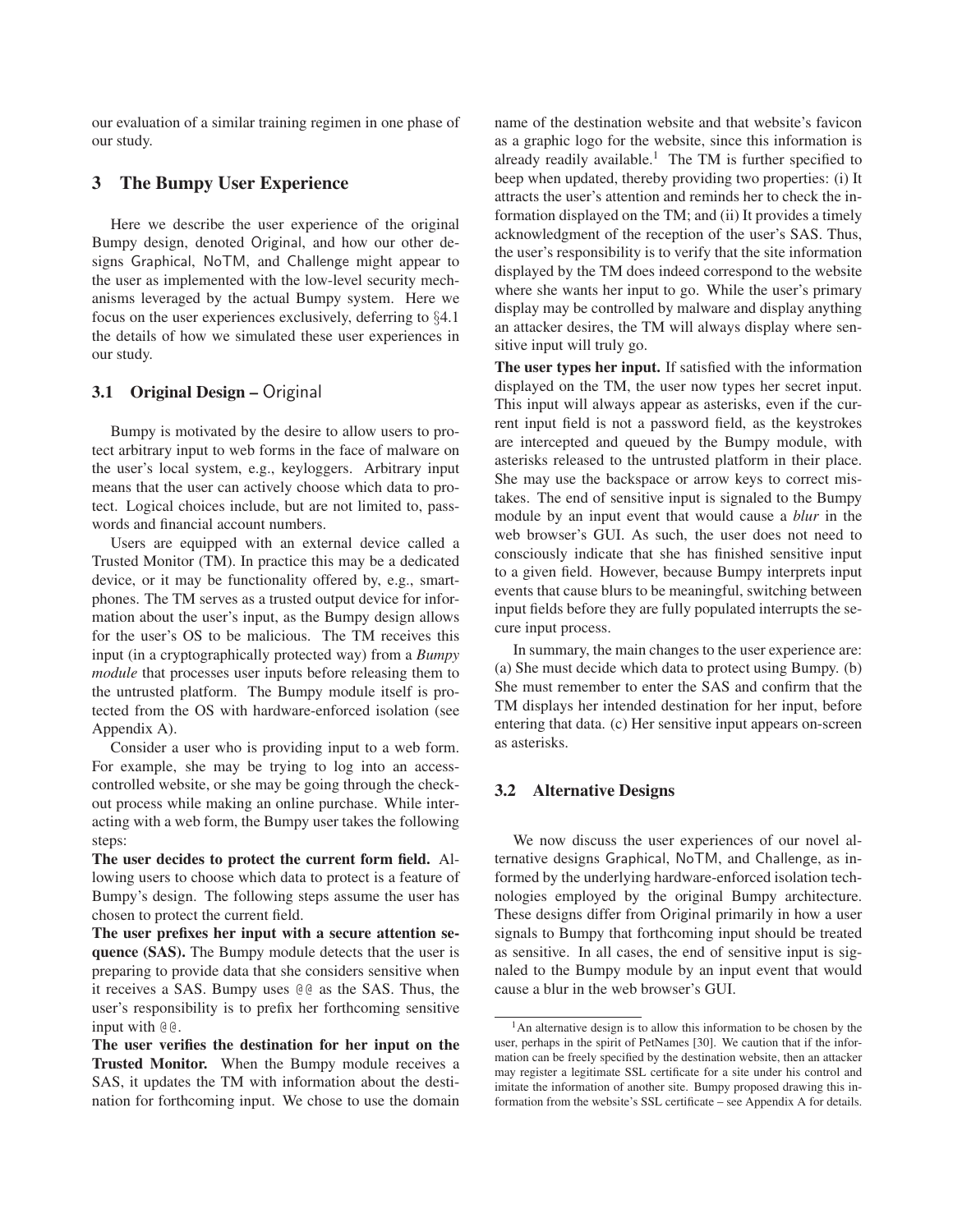## **3.2.1 Graphical SAS –** Graphical

This design alternative tests whether a graphical means to denote sensitive input is more usable than a character-based SAS (@@). Instead of prefixing sensitive input with a SAS, users double-click within an input field to toggle its sensitivity. The sensitivity of an input field is indicated by its background color. We use green to indicate a field that is denoted sensitive, and red to denote a field that is unprotected (the default). This design retains the TM and the operation of the TM is unchanged from Original. The TM updates its display when the user's double-click within a field toggles that field to sensitive.

We caution that this design alternative is challenging to implement with the original Bumpy architecture because of its dependence on a trustworthy GUI — a requirement that is at odds with the assumption of malware on the user's computer. However, we believe it is important to discover whether a graphical SAS is significantly more usable than the character-based SAS of Original, NoTM, and Challenge, and so we included this test despite its implementation challenges.

#### **3.2.2 No Trusted Monitor –** NoTM

This design alternative eliminates the need for a TM. Without a TM, there is no trustworthy path through which the user can receive feedback about the destination for her forthcoming sensitive input. NoTM addresses this challenge by supporting a unique SAS for each destination, thereby allowing the user to specify the destination for her forthcoming sensitive input proactively. Instead of @@, the SAS is defined to be @*str*@, where *str* is a user-chosen string. The user can assign a particular string to a given website by using the \$ character instead of the @, i.e., \$*str*\$ will assign @*str*@ to be the SAS for the active website. Note that this is a trust-on-first-use model, in that there is no feedback mechanism by which the user can gain additional assurance of which site is bound to @*str*@. While problematic at a completely unfamiliar computer like an internet kiosk, this model is useful for computers that the user employs regularly but still does not completely trust (such as a shared family computer).

While at first glance this need to remember a per-site SAS may seem to place a burden on the user's already overtaxed memory, *str* does not need to be secret. Only its integrity is required, and this is readily achieved because the Bumpy module processes the user's input stream before the untrusted platform. Thus, a reasonable convention is for *str* to be the first few characters of the destination's domain name, e.g., ama for amazon.com. The user would then enter \$ama\$ upon her first visit to amazon.com, and subsequently prefix sensitive input intended for amazon.com with @ama@. Note that by first visit, we truly mean one visit; Bumpy will remember the SAS assignments between sessions. A user can even have more than one SAS for the same website.

The intention of this design is to determine whether allowing users to specify destinations for their sensitive inputs proactively is a more usable interface for Bumpy. There is reason to predict that NoTM would be comparatively effective, given the propensity of users to ignore passive security indicators (e.g., SSL indicators [31] and anti-phishing toolbars [36]) and given that prefixing a sensitive input with a per-destination SAS can be viewed as a type of direct navigation (i.e., keyboard entry of a familiar website URL).

#### **3.2.3 Random Challenge –** Challenge

This design alternative is intended to *require* the user to look at the TM. This is again motivated by the tendency of users to ignore passive security indicators. Through this design we seek to determine whether being required to look at the TM will increase the likelihood that users will notice if the TM is displaying an incorrect destination domain and graphic logo.

To force the user to examine the TM, Challenge displays a random 2-digit challenge value  $xy$  on the TM that must be entered as part of the SAS for this login attempt. More specifically, after the user clicks into a particular input field and enters @@ as the first part of the SAS, the TM will update its display to include a random two-digit challenge  $xy$ sent to it by the Bumpy module. The user then enters this challenge as the remainder of her SAS, yielding the full SAS  $QQxy$ , and then immediately follows this with her sensitive input. If it does not receive the values  $xy$  immediately following the @@, the Bumpy module will discard the sensitive input characters, thereby ensuring that they are not leaked to malware.

### **4 User Study Methodology**

We now describe the methodology that we used to conduct our user study. Our study was focused on the usability of each Bumpy variant in benign scenarios, the security of each variant in attack scenarios, and the utility of warnings for training users to handle attack scenarios. We describe our simulation of each variant in §4.1 and how we recruited participants in §4.2. We discuss the phases of the experiment in §4.3 and detail the attack types in §4.4.

#### **4.1 Simulation of User Interface Alternatives**

The participants in our study were students enrolled in a university course that was *not* taught by one of the authors. Thus, we needed to be unintrusive so that the instructor need not be concerned about the impact of our study on students'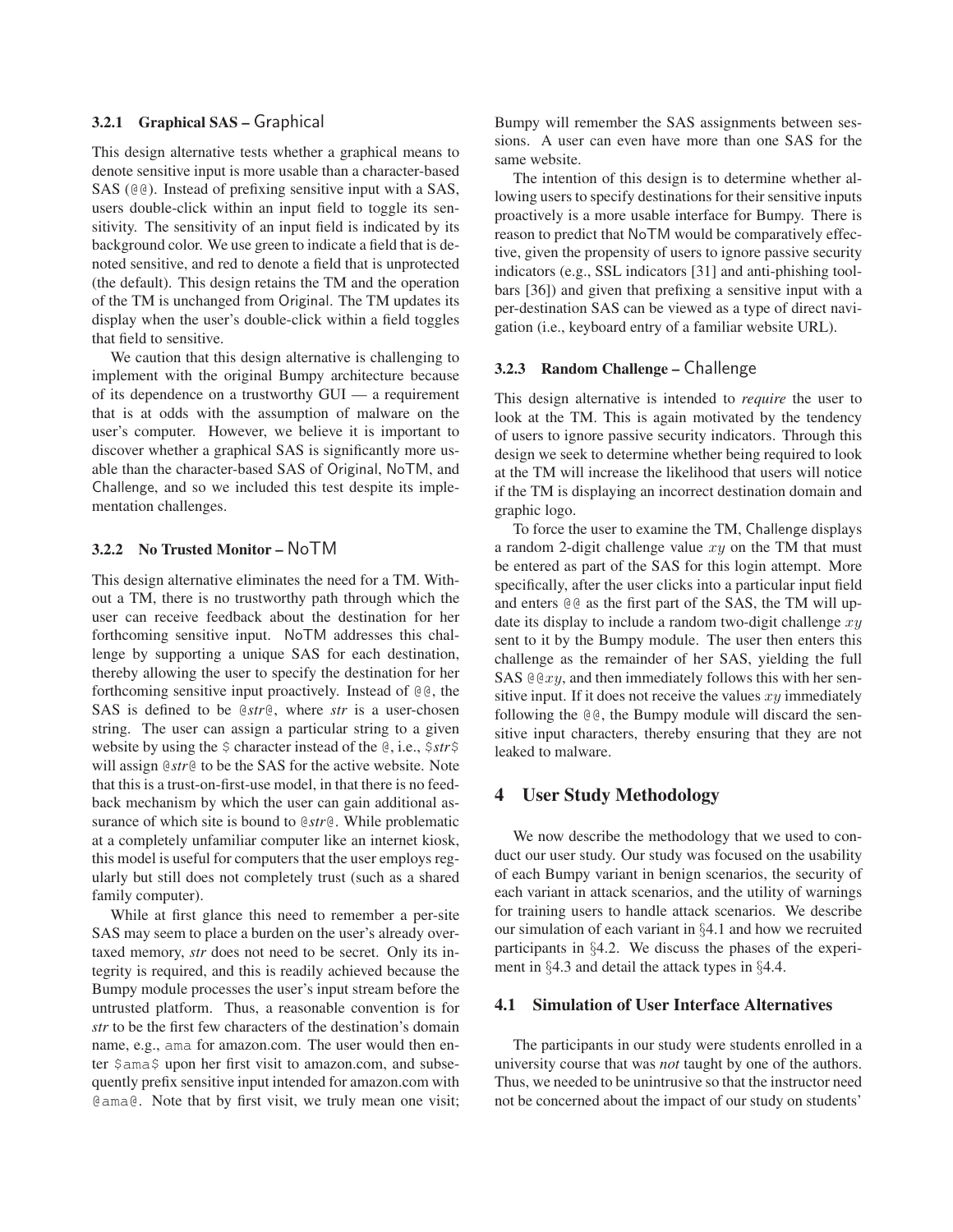ability to reach essential course materials. Consequently, we could not control which computers students used to access the course web page. We could not provide students with a distinct physical TM, and we needed to support multiple browsers on multiple operating systems.

The most consequential change to the designs presented in §3 is that we implemented the TM as part of the course web page, not as a separate physical device. Rather, to simulate a separate physical device to the extent possible, we implemented the TM as a minimized window using the Google Web Toolkit. The minimized window appears as a title bar only. When the TM display is updated, the simulated TM beeps to attract the user's attention, as a real TM would. In addition, to account for the possibility that the student mutes the sound on her computer, the TM window's title bar flashes when it is updated (as a real TM's display could). The user must expand the TM window to view the TM's display. The expanded TM is shown in the context of Original in Figure 1(a). The elapsed time indicator gives the user definitive evidence that the information displayed on the TM is timely, i.e., is in response to the most recent SAS.

In addition to simulating the TM, we instrumented the course login web page to collect information about keystroke, mouse click, and focus events. This data was logged in a MySQL database that was the backend for the login web page. Information collected includes the type of event and a timestamp. For example, a user logging in with design Original and password password might induce the following sequence of log records: a focus event indicating that the password field is now focused; a keystroke @; another keystroke @ (yielding @@ — the SAS); a mouse click expanding the  $TM$ <sup>2</sup>, a blur event indicating that the password field lost focus; a focus event indicating that the password field is now focused; a keystroke p; a keystroke a; a keystroke s; ...; a keystroke d; a mouse click indicating that the user clicked the "log in" button; and a blur event indicating that the password field lost focus.

This logging design enables us to observe user activities that would not be evident from the final field contents upon form submission. For example, our logs include user mistakes, such as typing password characters and backspacing to remove them, which can be critical to accurately account for which password characters a user leaked to (simulated) malware on her machine (as measured in §5.2–§5.3.) The timestamps are primarily useful for ordering events, for computing login durations (see  $\S$ 5.1), and for determining when users have abandoned a session (e.g., walked away from their computer mid-login).

#### **4.2 Participant Enrollment**

The participants in our study were 85 students enrolled in *COMP 380: Computers and Society*, a one-semester course offered at the University of North Carolina (UNC) that is popular for satisfying general undergraduate requirements. There were 28 majors represented by the study participants, with the largest representations in Economics (14%), Business Administration (11%), Psychology (8%), Management and Society (6%), Biology (6%), and Journalism and Mass Communication (6%). One student was a Computer Science major, and there were no Engineering majors in the class. The breakdown of participants by year of study was: one freshman, one sophomore, 24 juniors, 58 seniors, and one graduate student. In the fall semester of 2009, there were three sections of the course offered, of sizes 45, 45 and 46 students. In these three sections, 27, 27, and 31 students opted in (yielding 85 total participants) while a total of 51 students chose not to opt in.

The participants were recruited through 20-minute presentations to each of the sections by one of the authors during the second week of class. These presentations covered: a very high-level discussion of the threats that malware pose and how Bumpy works; an explanation of the experiment; the users' rights as subjects in such an experiment; why the students might want to participate; and a brief demonstration of the Bumpy variants that participants from that section might see.

Students were motivated to enroll by the possibility of winning a cash award up to \$150, the exact amount of which was determined by their performance in the experiment. We intended through the design of the award system to give students a financial incentive both to use the system regularly and to protect their passwords while doing so. In this award system, we reduced a student's possible winnings when she leaked password characters to our simulated attacks (except in the Control group, where the login provides no protection against the attacks), and we increased her possible winnings if she logged in frequently. Motivating the students financially to protect their passwords from our simulated attacks was necessary, as they had no other motivation to do so: since their chosen passwords were recorded in our logs so that we could determine when they leaked characters of their actual passwords — a fact made known to the students — our simulated attacks posed no actual threat to their (already known) passwords. Moreover, because we capped the amount of total money awarded across the whole class (students would be drawn at random and awarded their earned value until the cap was reached), the students were not motivated to assist each other. All of these points were made to the students during the 20-minute presentations to each course section.

Students opted in or out of the experiment upon access-

 $2$ Note that in a real implementation, the TM would be a separate physical device, and so this mouse click, the accompanying blur and the subsequent focus would not occur.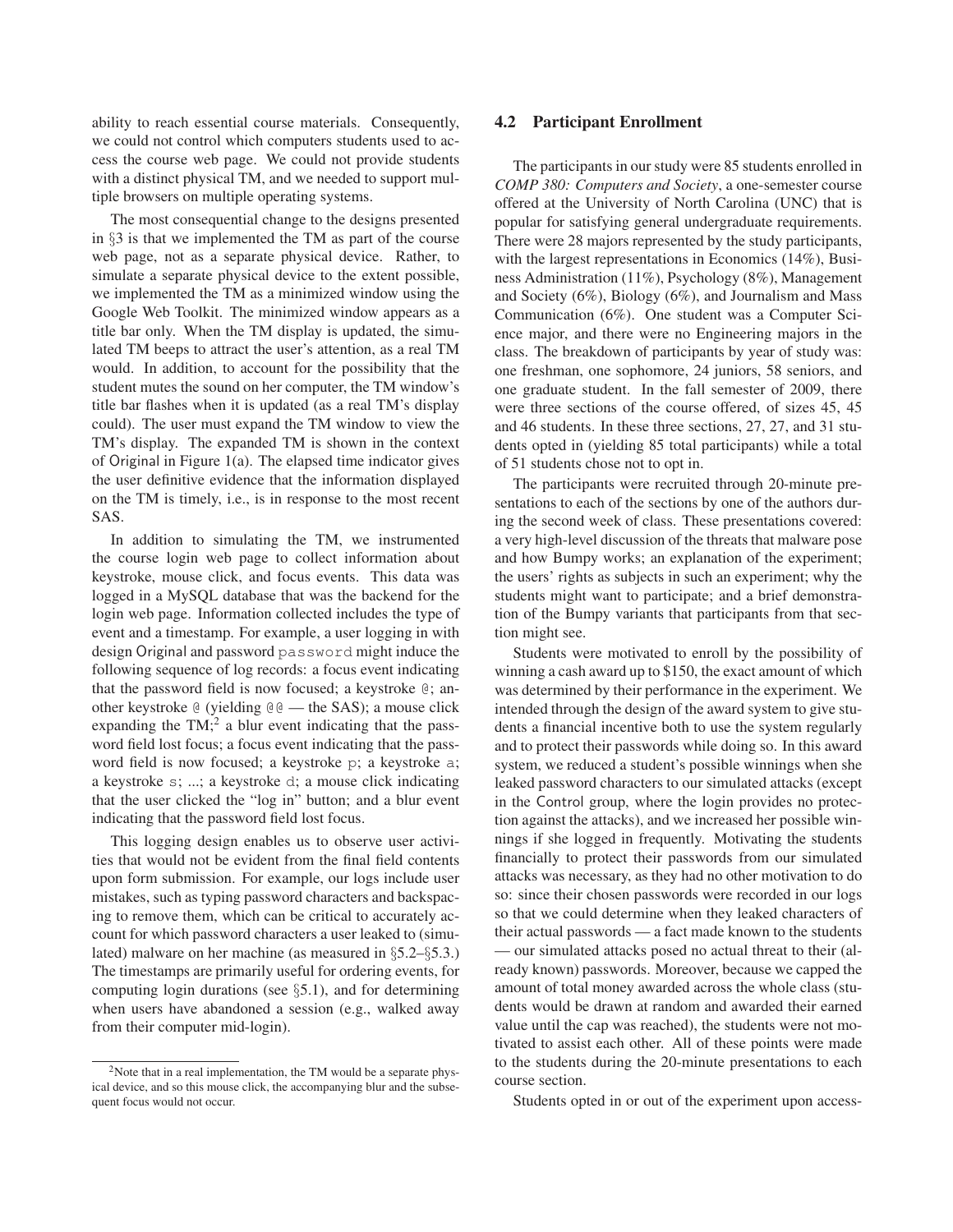

(a) Benign: Expanded TM. (b) Initial: TM not checked warning. (c) Attack: Wrong-Dest attack.

### **Figure 1. Screenshots with Bumpy-enabled login page from within the Safari browser.**

ing the course web page after this presentation. Those who opted in filled out a background questionnaire prior to their first logins. According to their responses, the median computer usage among participants was 2-4 hours per day. After enrollment, there were 17 participants using Original, 16 using Graphical, 17 using NoTM, 19 using Challenge, and 16 using Control. None of these participants withdrew from using the system after the experiment commenced.

### **4.3 Experiment Phases**

We conducted our experiment in four phases, to which each group of participants was subjected for the same durations and in the same order. Throughout these phases, each participant had access to an instructional video and help pages to explain how to log into the course web page (in benign circumstances) using the Bumpy design she was using. In addition, the help page explained that if the user detected what she thought might be an attack, she should reload the page. The four phases were as follows:

Initial (In): This phase lasted 15 days. During it, the users were not attacked and were provided automated instructions to walk them through how to log in during benign circumstances. For example, if a user in group Original typed "@@" in the password entry field, and then continued with typing her password without checking the TM (i.e., the TM was still minimized), then the user would be interrupted with instructions to check the TM before proceeding (see Figure  $1(b)$ ). In this phase, we provided as many such automated walk-through instructions as we could to ensure that the user logged in correctly.

Benign (Be): This phase followed Initial and lasted 28 days. It also had no simulated attacks, but the automated walkthrough instructions for helping users log in were disabled. Attack (At): This phase followed Benign and lasted 26 days. In this phase, we turned on the simulated attacks. Each login page included an Active attack (see §4.4) with probability 0.5; if the page was chosen to include an Active attack, the attack performed was chosen uniformly at random from among the Active attacks for that design. Automated instructions were still disabled in this phase. However, 12 days prior to starting this phase, we posted an announcement on the course web page to remind participants that if they encountered what they thought might be an attack, they simply need to reload the page and try again. The reloaded login page was attacked with the same probability as the original, i.e., our system did not treat reloaded pages any differently than the initial login page. We posted this announcement to avoid a situation where a user detected a problem but proceeded anyway since they did not know how to avoid it. Further, since we were controlling access to an essential course web page, we needed to ensure that students could always reach their course materials. Admittedly, reloading the page presents less of a hurdle to users than they would experience in practice to remedy malware they detect; this is a limitation of our experiment (see  $\S6$ ).

Attack-and-Warn (AW): This phase followed Attack and lasted 38 days. This phase was exactly like Attack, except that *after* a login attempt with a simulated attack and in which the user divulged password characters to the (simulated) malware, the system warned the user as to what actions she performed (or failed to perform) that caused the password characters to be divulged. These warnings thus served as a form of training to educate the users as to what they did wrong. We emphasize that in this phase, warnings appeared only *after* the login attempt was completed (in contrast to Initial, in which interruptions occurred during password entry). The only warnings that were suppressed from the user were for logins in which the user appeared to correct the error herself; e.g., she typed password characters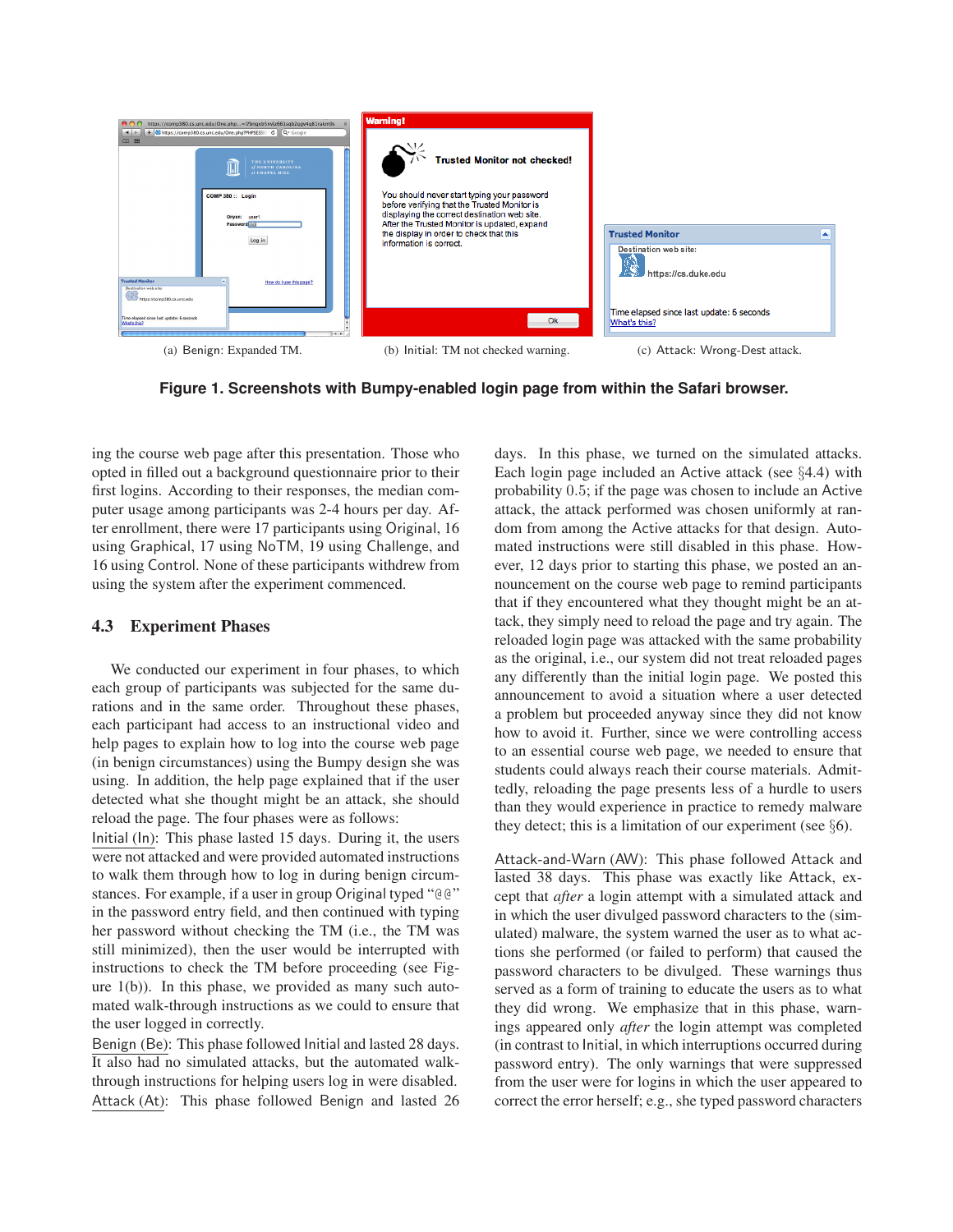and then backspaced to remove them before properly utilizing the system. In such cases, we did not warn the user to avoid confusing her.

Figure 2 shows the login count per user during each of the four phases. Each box shows the first, second, and third quartiles; the whiskers cover points within 1.5 times the interquartile range. Outliers are shown as circles.



Five days before the end of the Attack-and-Warn

**Figure 2. Logins per user in experiment phases.**

phase, the non-Control group participants were asked to complete an exit questionnaire. In order to remain eligible for compensation, the questionnaire had to be completed by the last day of this phase. Many of the questions were meant to assess the helpfulness of the warning messages from the Attack-and-Warn phase, allowing us to measure their training effect (see §5.3). Out of the 69 non-Control group students, 58 students completed the questionnaire.

### **4.4 Attacks**

The simulated attacks to which we subjected participants in the Attack and Attack-and-Warn phases were of four types. These attack types were motivated by the threat model against which the Bumpy system was designed to protect, namely that the OS and its applications (e.g., web browser) are potentially under the control of malware, but that the Trusted Monitor (if any) and destination website remain uncompromised. The first three simulated attacks described below, namely Feigned-Fail, Wrong-Dest, and SAS-Present, are the Active attacks. In general, we counted password characters as leaked in a login if they would have been leaked to malware conducting the attack simulated in that login, given the natural implementation of the Bumpy variant in use. The fourth attack type is a Passive attack, described below.

Feigned-Fail (FF): These attacks simulated malware that interfered with Bumpy's operation. In the designs that employ a TM (Original, Graphical, and Challenge), this was implemented by simply not updating the TM, even after the participant performed the actions that should have caused it to be updated. We also implemented a Graphical variant in which the password-entry field would never turn green. In these cases, any password characters that the user entered were counted as leaked. In NoTM, which does not use a

TM, this attack was simulated by failing to recognize the per-site SAS that the user entered (even if it was correct) and displaying an error message indicating this to the user. If the user then redefined the SAS through the  $\frac{1}{5}$ ...  $\frac{1}{5}$  incantation (see §3.2.2), then all password characters typed after this were counted as leaked, since in a real implementation, malware could have caused the new SAS definition to apply to a site under its control, and hence captured the password. In a real Bumpy implementation, malware could mount these attacks, e.g., by simply blocking the Bumpy module's communication with the TM in designs Original, Graphical and Challenge, and by displaying the error message (and suppressing success indicators) in NoTM.

Wrong-Dest (WD): These attacks apply only to designs that use a TM (Original, Graphical, and Challenge). The simulated attack caused the wrong destination to be displayed on the TM. For our experiment, the destination displayed on the TM was cs.duke.edu and its graphical logo; Duke University is a nearby sports rival of UNC. An example TM display during this attack is shown in Figure  $1(c)$ . This behavior would be exhibited by a real implementation of Original, Graphical, or Challenge if malware attempted to redirect the forthcoming input to cs. duke.edu. Any password characters typed were counted as leaked.

SAS-Present (SP): These attacks tried to induce the user to enter her password without first entering her SAS, by providing a password entry field with the SAS already present. Thus, this attack applied only to designs Original, NoTM, and Challenge. In Original and Challenge, the password field was presented with "@@" already present. In NoTM, the SAS that that user previously specified for the course website was already present in the field when it was displayed. Though the SAS was already present, the TM (in Original and Challenge) was not updated, as malware would be unable to cause it to be updated in a real implementation. Any password characters the user typed prior to retyping the SAS were counted as leaked.

Passive (Pa): Any login during phases Attack or Attack-and-Warn that was not selected for an Active attack was instead considered subject to a passive attack, denoted Passive. Moreover, even a login selected for an Active attack but for which the user did not elicit any evidence of the chosen attack was instead included in Passive. Specifically, if in a login chosen for a Feigned-Fail or Wrong-Dest attack, the user never entered her SAS (in Original or Challenge) or toggled the password field green (in Graphical), then failure of the TM to update when it should (in a Feigned-Fail attack) or the appearance of cs.duke.edu (in a Wrong-Dest attack) would never be exhibited to the user. Such a login instance was labeled as Passive-attacked, instead. (SAS-Present attacks were always exhibited to the user, and so never counted as Passive.)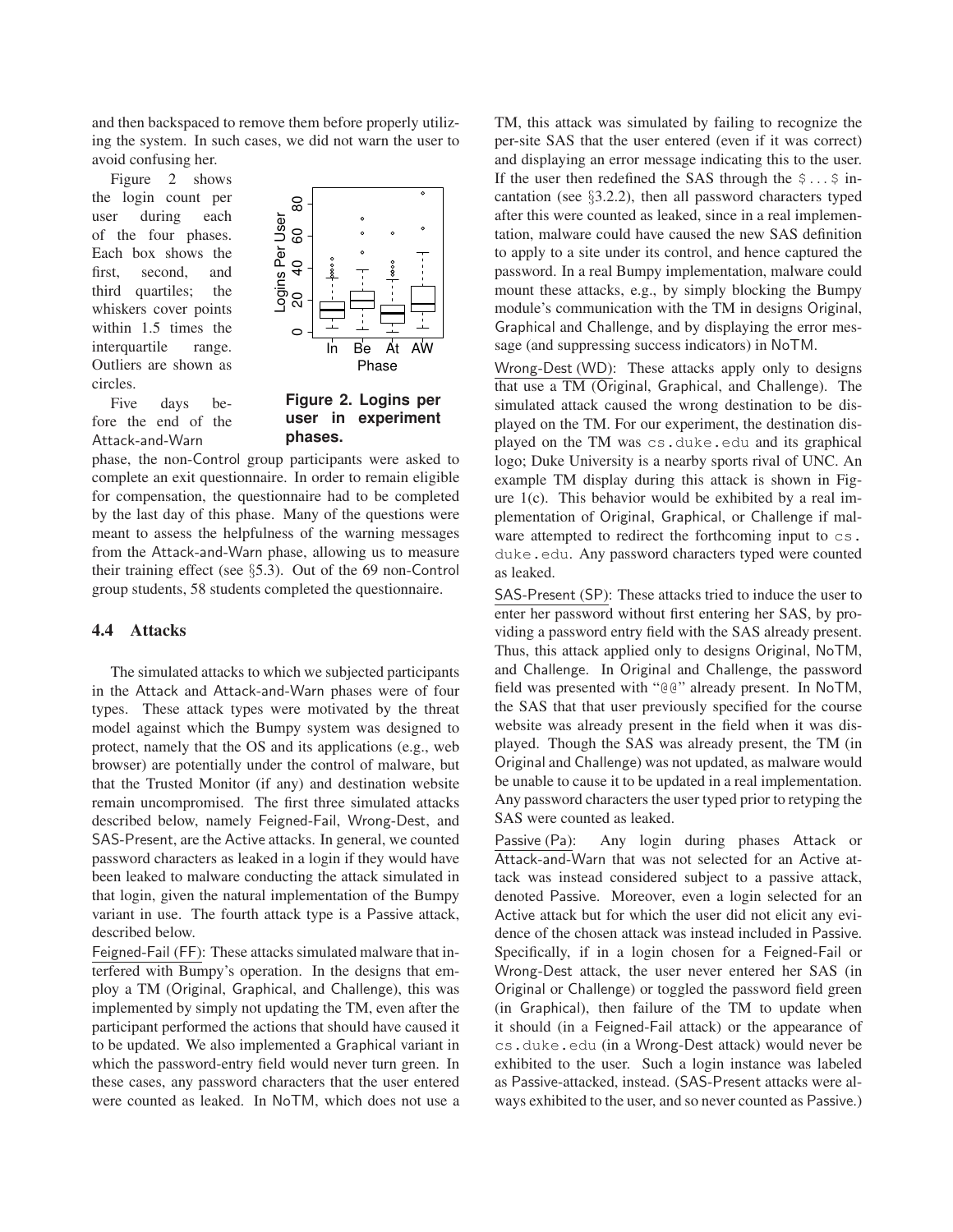In a Passive-attacked login, any password characters typed prior to the update of the TM (induced by @@ in Original or Challenge, or toggling the password field to green in Graphical) or, in NoTM, prior to entry of @*str*@ (where *str* denotes any string), were considered leaked.

We do not claim that the Active attacks described above are a complete set of active attacks that malware could launch, though these include the most natural and subtle ones that we could envision and also require the specification of few additional parameters that would be subject to our own guesswork. In particular, we tried to devise attacks that users may misinterpret as typical discontinuities in the software experience, e.g., subtle changes between two versions of a particular application or website. More aggressive attacks could certainly be launched by displaying to users instructions that contradict what they should do, e.g., "We have upgraded to Bumpy 2.0. We now provide the SAS for you, so that you need not enter it." However, the exact form of such instructions may matter to their effectiveness. As such, we did not endeavor to explore the space of such active attacks. Given this, the primary parameter choice required by the above attacks is the selection of the destination in the Wrong-Dest attack. More subtle, phishing-style options could have been chosen (e.g., using umc.edu, which appears similar to UNC's domain (unc.edu), without changing the graphic logo), but we wanted to separate the participants' susceptibility to such phishing-style attacks, which are relevant outside the context of Bumpy as well as within it, from the utility of Bumpy itself.

## **5 Results of User Study**

The experiment phases described in §4.3 provided an opportunity to study each Bumpy variant — Original (Or), Graphical (Gr), NoTM (No), and Challenge (Ch) — in multiple scenarios. Usability in benign scenarios, security in attack scenarios, and the effectiveness of warnings as a form of training are addressed in §5.1, §5.2, and §5.3, respectively. Also in  $\S5.1$ , we compare the usability of each Bumpy variant to our control group, Control (Co), though Control is not considered in §5.2–5.3 since it does not offer resilience to the attacks for which Bumpy was designed (and thus that we tested in our attack experiments).

#### **5.1 Usability in Benign Scenarios**

To evaluate the usability of the Bumpy variants during the Benign phase, we measured the login success rate and duration, averaged over each user in each of the five groups.

**Login success rate.** We begin by discussing the login success rate. Let  $success_{Be}(u) = |L_{Be}^{Su}(u)|/|L_{Be}(u)|$ , where

 $L_{\text{Be}}^{\text{Su}}(u)$  and  $L_{\text{Be}}(u)$  denote the successful logins and all attempted logins, respectively, by user  $u$  in phase Benign. Then,

$$
\bar{x}[success_{\text{Be}}]^{d} = \underset{u \in U^{d}}{\text{avg}}{success_{\text{Be}}(u)}
$$
\n
$$
s[success_{\text{Be}}]^{d} = \text{stddev}{}{success_{\text{Be}}(u)}
$$

are the sample mean and standard deviation of login success rates for design-d users (denoted  $U<sup>d</sup>$ ) during the Benign phase. These measures are presented in Figure 3(a).

The sample mean approximates the corresponding population mean  $\mu[success_{\text{Be}}]^{d}$ , and we use Analysis of Variance (ANOVA) to determine for which  $d, e \in$  {Original, Graphical, NoTM, Challenge, Control},  $d \neq e$ , we can invalidate the null hypothesis  $\mu[success_{\text{Be}}]^d = \mu[success_{\text{Be}}]^e$ at a significance level of  $\alpha = .05$ <sup>3</sup> ANOVA revealed no significant differences in the login success rates for the different designs, i.e., the extra steps required of users in our designs did not make it more difficult for users to log in successfully.

**Login time.** We now turn to measuring login duration for each of the Bumpy variants, i.e., the time required by users of each design to log into the course web page. For a login attempt  $\ell$ , let dur $(\ell)$  denote the time that transpired between the first action indicating that the user is commencing an attempt to  $log in$  — i.e., either the password field gaining focus, or the TM window being opened in one of the designs having a TM, whichever comes first — and the user clicking the "log in" button or pressing enter. Then,

$$
\mathit{duration}_{\mathsf{Be}}(u) = \underset{\ell \in L_{\mathsf{Be}}^{\mathsf{Su}}(u)}{\mathrm{avg}} \mathsf{dur}(\ell)
$$

is the average time required by  $u$  to log in successfully in phase Benign. That said, when computing this average, we excluded any login in which there was a 15-second period of inactivity at any point between commencing (opening the TM window or focusing into the password field) and clicking the "log in" button (or pressing enter), considering such a login instance to be an outlier. This removed 5 out of 1650 logins in phase Benign, across all four Bumpy designs and Control. As with success rate,

$$
\bar{x}[duration_{\text{Be}}]^d = \underset{u \in U^d}{\text{avg}} duration_{\text{Be}}(u)
$$
\n
$$
s[duration_{\text{Be}}]^d = \underset{u \in U^d}{\text{stddev duration}}_{\text{Be}}(u)
$$

denote the sample mean and standard deviation of the average successful login duration for users in  $U^d$ . These values are shown in Figure 3(b) for the different designs. The former approximates the population mean  $\mu[duration_{\text{Be}}]^d$ , and

 $3$ We used Tukey's method of multiple comparisons [8] to test hypotheses involving Bumpy designs (Original, Graphical, NoTM, Challenge), and Dunnett's test [8] to test hypotheses involving Control.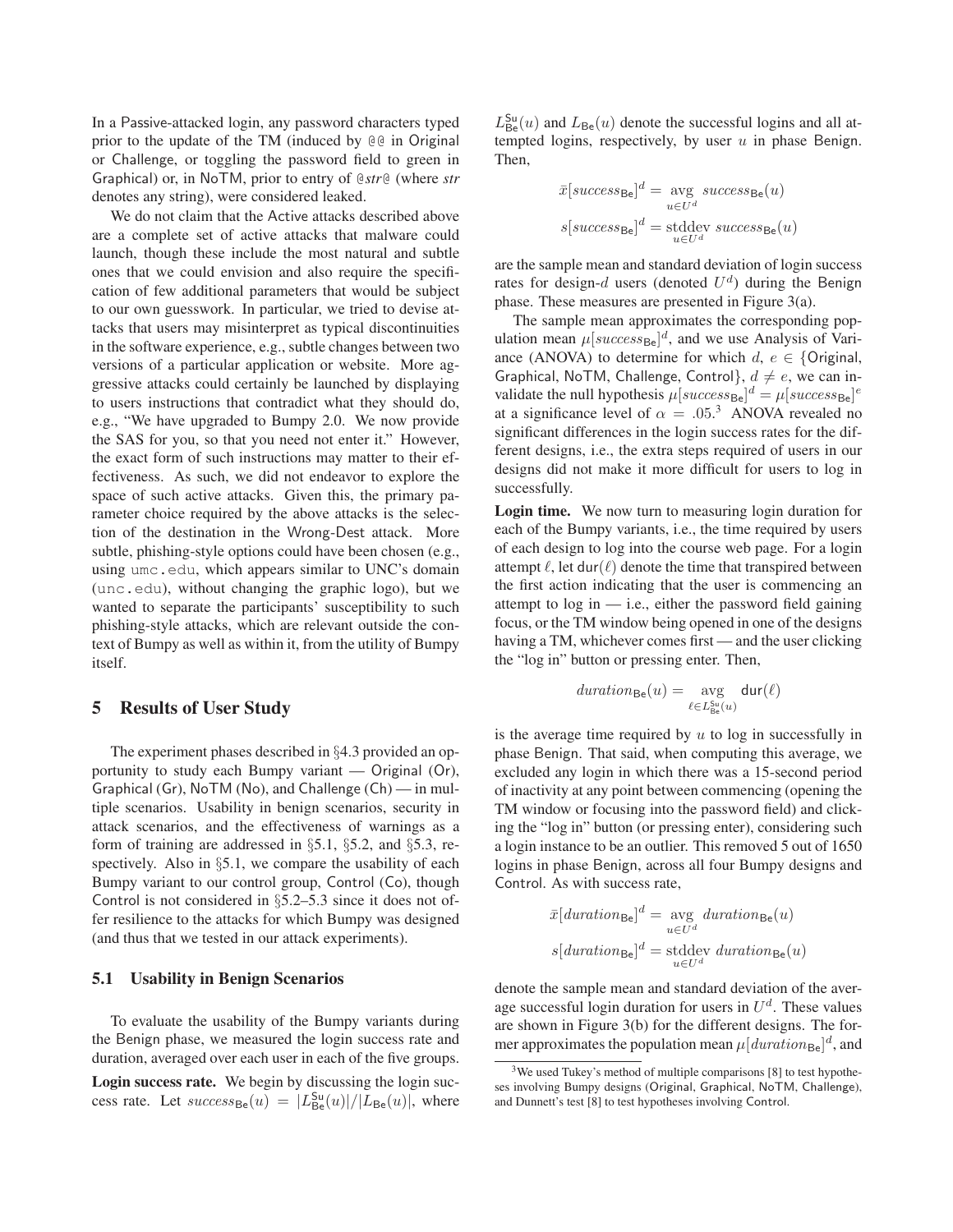

#### **Figure 3.** Benign **logins**

we again use ANOVA to determine whether we can invalidate the null hypothesis  $\mu[duration_{\text{Be}}]^d = \mu[duration_{\text{Be}}]^e$ (for  $d, e \in$  {Original, Graphical, NoTM, Challenge, Control},  $d \neq e$ ) at a significance level of  $\alpha = .05$ . The results are shown in Figure 3(c).

Not surprisingly, Control yielded significantly faster login times than the designs that utilized a TM (Original, Graphical, Challenge) — opening and inspecting the TM requires extra steps that take time. Moreover, Challenge was significantly slower than Original, Graphical, and NoTM, presumably owing to the additional diligence required to transcribe the challenge value from the TM into the password field. The only other significant result is that NoTM was faster than Original. Like Control, NoTM does not involve the use of a TM, and we believe that this is the most likely explanation for this result. An extra burden placed on users of NoTM is that of remembering their SAS, though according to the exit questionnaire only 2 out of the 14 participants who responded (out of 17 total assigned to NoTM) reported difficulty with this task. This seems to be reflected in the duration results since NoTM is competitive with Control in this respect.

Based on the sample means in Figure 3(b), it appears that the difference between the fastest (Control) and slowest (Challenge) methods is roughly 7 seconds in a successful login attempt. One might justify this additional delay on the basis of the greater security that Challenge offers, though other designs such as NoTM are much more competitive with Control in terms of login duration and have the possibility of offering the same protections as Challenge. As such, we now turn to measuring the actual protection that these designs offer, in an effort to further clarify the merits of each design.

### **5.2 Resilience in Attack Scenarios**

The Attack phase of our study subjected users to simulated attacks, as might be carried out by malware that had infected the computer on which the user employed Bumpy

or one of its variants; see §4.3 for a description of these simulated attacks. In this section we use the logins conducted during phase Attack to infer which of the designs Original, Graphical, NoTM and Challenge were most successful in enabling the user to protect her password. Specifically, for  $a \in \{F$ eigned-Fail (FF), Wrong-Dest (WD), SAS-Present (SP), Passive (Pa)}, let  $L^a_{\text{At}}(u)$  denote the logins by user u in phase Attack subject to attack a. Let  $L_{\text{At}}^{\text{Ac}}(u) = L_{\text{At}}^{\text{FF}}(u) \cup$  $L_{\text{At}}^{\text{WD}}(u) \cup L_{\text{At}}^{\text{SP}}(u)$  denote all Attack logins by u subject to an Active (Ac) attack, and let  $L_{\text{At}}^{\text{Any}}(u) = L_{\text{At}}^{\text{Ac}}(u) \cup L_{\text{At}}^{\text{Pa}}(u)$ denote all Attack logins by u. Then, for any  $a \in \{FF, WD,$ SP, Ac, Pa, Any}, let

significance  $\alpha = .05$ .

$$
avgLeaked_{\mathsf{At}}^{a}(u) = \underset{\ell \in L_{\mathsf{At}}^{a}(u)}{\text{avg}} \frac{\text{leaked}(\ell)}{\text{pwdLen}(\ell)} \tag{1}
$$

$$
maxLeaked_{\mathsf{At}}^{a}(u) = \max_{\ell \in L_{\mathsf{At}}^{a}(u)} \frac{\mathsf{leaked}(\ell)}{\mathsf{pwdlen}(\ell)} \tag{2}
$$

where pwdLen( $\ell$ ) denotes the password length of user u at the time of login attempt  $\ell$  (users were allowed to change their passwords during the experiment), and leaked( $\ell$ ) denotes the number of password characters that the user leaked to the (simulated) malware in login  $\ell$ . Specifically, password characters were counted as leaked if they were typed while protection was not enabled, or if they occur in the password before other characters so leaked. (This conservative estimate assumed leakage up to and including any typed password characters.) So,  $avgLeaked^a_{\text{At}}(u)$ is the fraction of her password that user  $u$  leaked, on average, in logins of attack type  $a$  in phase Attack. Similarly,  $maxLeake d^a_{\text{At}}(u)$  is the cumulative fraction of her password that user  $u$  leaked across all logins of attack type  $a$  in phase Attack. As such,  $avgLeaked^a_{\text{At}}(u)$  indicates the fraction of  $u$ 's password that an attacker might expect to obtain in a single login subjected to attack type a, and  $maxLeaked^a_{\text{At}}(u)$  is the fraction of  $u$ 's password that an attacker might expect to gather over an extended period of observing the user type her password in logins of attack type a.

The results for the various designs  $d \in$  {Original,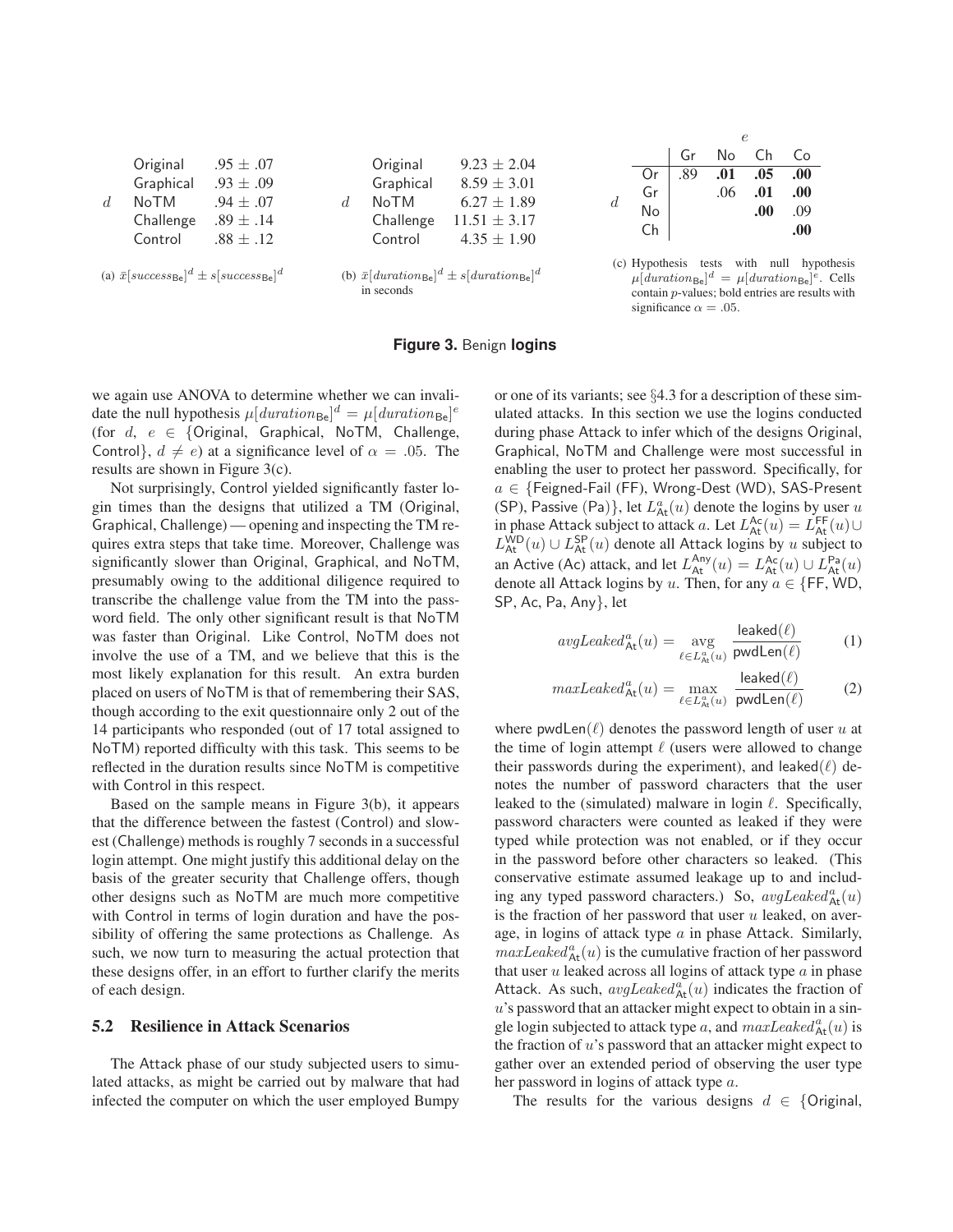Graphical, NoTM, Challenge} are shown in Figure 4. Specifically, Figure 4(a) lists:

$$
\bar{x}[avgLeaked_{\mathsf{At}}^{a}]^{d} = \underset{u \in U^{d}}{\text{avg}} avgLeaked_{\mathsf{At}}^{a}(u)
$$
\n
$$
s[avgLeaked_{\mathsf{At}}^{a}]^{d} = \text{stddev} avgLeaked_{\mathsf{At}}^{a}(u)
$$

and Figure 4(b) lists:

$$
\bar{x}[maxLeaked_{\mathsf{At}}^{a}]^{d} = \underset{u \in U^{d}}{\text{avg}} maxLeaked_{\mathsf{At}}^{a}(u)
$$
\n
$$
s[maxLeaked_{\mathsf{At}}^{a}]^{d} = \text{stddev} maxLeaked_{\mathsf{At}}^{a}(u)
$$

For designs  $d, e \in \{Original,$  Graphical, NoTM, Challenge,  $d \neq e$ , and for attack type a, we can use this data to test the null hypotheses  $\mu[avgLeaked^a_{\text{At}}]^d$  $=$   $\mu[avgLeaked^a_{\text{At}}]^e$ and  $\mu$ [maxLeaked<sup>a</sup>At]<sup>d</sup> =  $\mu [maxLeaked^a_{\operatorname{\mathsf{At}}}]$  $e^{i\omega}$  where  $\mu[avgLeaked^a_{\text{At}}]^d$ and  $\mu$ [*maxLeaked* $_{\text{At}}^{\alpha}$ ]<sup>*d*</sup> denote the population means that correspond to the sample means  $\bar{x}[avgLeader_{At}]^d$  and  $\bar{x}$ [maxLeaked<sup>a</sup><sub>At</sub>]<sup>d</sup>, respectively. Upon conducting these tests, the hypotheses that were rejected at significance level  $\alpha = .05$  are

$$
\mu[avgLeader_{\mathsf{At}}^{\mathsf{SP}}]^{\mathsf{No}} = \mu[avgLeader_{\mathsf{At}}^{\mathsf{SP}}]^{\mathsf{Or}} \tag{3}
$$

$$
\mu[maxLeaked_{\text{At}}^{\text{SP}}]^{No} = \mu[maxLeaked_{\text{At}}^{\text{SP}}]^{Or} \tag{4}
$$

$$
\mu[avgLeader_{At}^{SP}]^{No} = \mu[avgLeader_{At}^{SP}]^{Ch} \tag{5}
$$

$$
\mu[maxLeaked_{\text{At}}^{\text{SP}}]^{\text{No}} = \mu[maxLeaked_{\text{At}}^{\text{SP}}]^{\text{Ch}} \tag{6}
$$

That is, NoTM performed significantly worse than Original and Challenge in defending against SAS-Present attacks, in both the  $avgLeaked_{\text{At}}^{\text{SP}}()$  and  $maxLeaked_{\text{At}}^{\text{SP}}()$  measures. We believe this can be explained by the fact that Original and Challenge provide feedback that the user expects to see prior to entering her password, namely the information displayed on the TM. Indeed it is *necessary* for the user to receive this feedback to continue the login process in the Challenge case. We believe that this feedback explains why Original and Challenge outperform NoTM in this attack, and why Challenge offers the lowest sample mean  $\bar{x}$ [maxLeaked $_{\rm At}^{\rm SP}$ ]<sup>d</sup> = .13 (i.e., provides the best protection for the user's password) among all designs d.

An additional noteworthy observation from Figure 4 is that the Bumpy variants we tested *do* improve users' abilities to protect their passwords. Today's web password logins do not protect at all against even Passive attacks in our threat model (i.e., malware on the client's machine); i.e., if included in the tables in Figure 4, today's logins would be listed as  $1.0 \pm 0.0$  in the Passive column. In contrast, all of our designs performed convincingly better against Passive attacks in the average case (Figure  $4(a)$ ), and Graphical and Challenge performed well against Passive attacks even when considering the case in which an attacker monitors the

user over an extended period of time (represented by Figure 4(b)). While the low password leakage under Passive attacks shows that the compliance rate for secure attention sequences was high, we wanted to know if the users were comfortable with this model for wider usage. When asked if they would be happy to use this system for other websites, 62% of the 58 (non-Control group) exit questionnaire respondents agreed, 14% were neutral, and 24% disagreed. While in the Attack phase users leaked more of their passwords during Active attacks than during Passive attacks, §5.3 presents evidence that training via warnings in the Attack-and-Warn phase was effective in reducing this leakage in most cases.

As part of the exit questionnaire, users were asked whether they successfully noticed and avoided an attack on their password during this phase. In order to test the null hypothesis that the user responses and true performance are not correlated, we compared the binary response variable with actual behavior (a value of 1 indicating that they avoided at least one attack). We observed a Pearson correlation coefficient [21] of  $\rho = .24$  (p-value = .07). While this p-value does not allow us to reject the null hypothesis with  $\alpha = 0.05$ , the positive  $\rho$  suggests that users who responded "yes" tended to avoid at least one attack during this phase.

#### **5.3 Effects of Training for Attack Scenarios**

The last phase of our study is Attack-and-Warn (recall §4.3). Users were both attacked as in Attack and then warned *after* completion of the login attempt if they leaked any password characters and, if so, informed why the characters were leaked. This provided a form of training. Our last tests focus on whether this training was effective at improving users' abilities to protect their passwords.

Let  $L^a_{AW}(u)$  denote the logins by user u in Attack-and-Warn categorized as attack type  $a \in \{P$ assive, Feigned-Fail, Wrong-Dest, SAS-Present}. We additionally define two subsets of the logins  $L^a_{AW}(u)$ , namely those logins that occurred *before* the first warning (if any) was presented to u for attack type a, denoted  $B_{AW}^a(u)$ , and those logins that occurred *after* the first warning (if any) for a was presented to u, denoted  $A^a_{AW}(u)$ . The login attempt that caused the first warning for attack a to be presented to u, if any, is defined to be in  $B_{AW}^a(u)$ . Note that if  $u$  was presented with no warnings for attack  $a$ for the entirety of Attack-and-Warn, then  $B_{AW}^a(u)$  and  $A^a_{\text{AW}}(u)$  are both empty. We can now go on to define these sets for the Active and Any attacks in the natural way. Specifically,  $L_{AW}^{Ac}(u) = L_{AW}^{FF}(u) \cup L_{AW}^{WD}(u) \cup L_{AW}^{SP}(u);$  $B_{\text{AW}}^{\text{Ac}}(u)$  =  $B_{\text{AW}}^{\text{FF}}(u)$   $\cup$   $B_{\text{AW}}^{\text{WD}}(u)$   $\cup$   $B_{\text{AW}}^{\text{SP}}(u)$ ; and  $A_{\text{AW}}^{\text{Ac}}(u) = A_{\text{AW}}^{\text{FF}}(u) \cup A_{\text{AW}}^{\text{WD}}(u) \cup A_{\text{AW}}^{\text{SP}}(u).$  Similarly,  $L_{AW}^{Any}(u) = L_{AW}^{Pa}(u) \cup L_{AW}^{Ac}(u); B_{AW}^{Any}(u) =$  $B_{\text{AW}}^{\text{Pa}}(u) \cup B_{\text{AW}}^{\text{Ac}}(u)$ ; and  $A_{\text{AW}}^{\text{Any}}(u) = A_{\text{AW}}^{\text{Pa}}(u) \cup A_{\text{AW}}^{\text{Ac}}(u)$ .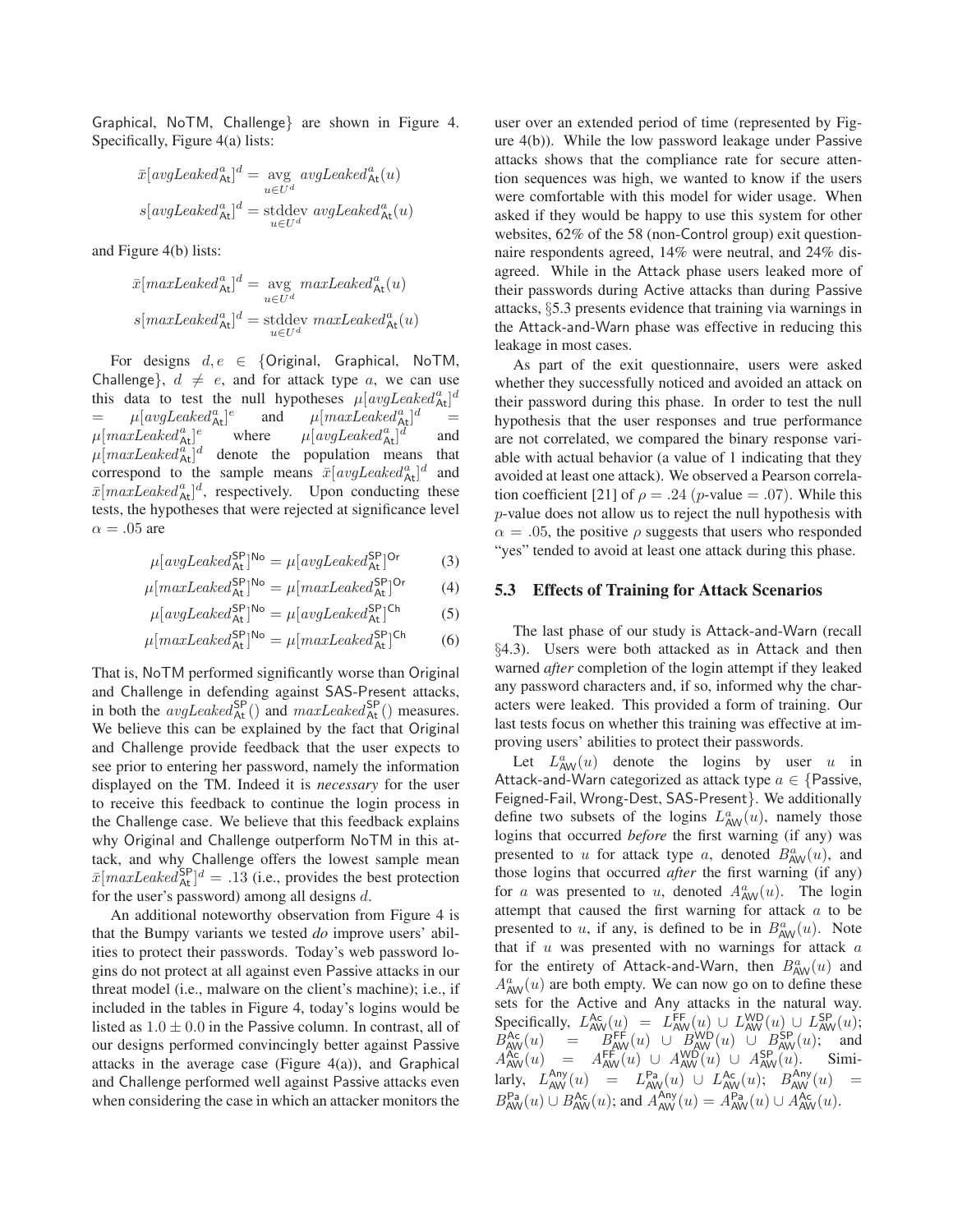|       |           | Passive       | Active        | Feigned-Fail  | Wrong-Dest    | <b>SAS-Present</b> | Anv           |
|-------|-----------|---------------|---------------|---------------|---------------|--------------------|---------------|
| $d\,$ | Original  | $.04 \pm .07$ | $.18 + .27$   | $.32 \pm .45$ | $.25 \pm .50$ | $.05 \pm .12$      | $.13 + .17$   |
|       | Graphical | $.03 \pm .11$ | $.41 \pm .35$ | $.39 \pm .33$ | $.66 \pm .51$ | n/a                | $.17 \pm .19$ |
|       | NoTM      | $.12 + .28$   | $.43 + .41$   | $.17 \pm .34$ | n/a           | $.53 \pm .47$      | $.25 \pm .30$ |
|       | Challenge | $.06 \pm .24$ | $.25 \pm .37$ | $.21 \pm .36$ | $.43 \pm .53$ | $.06 \pm .18$      | $.14 \pm .25$ |

| (a) | $\bar{x}[avgLeader^a_{\text{At}}]^d \pm s[avgLeader^a_{\text{At}}]^d$ |
|-----|-----------------------------------------------------------------------|
|-----|-----------------------------------------------------------------------|

|   |           | Passive       | Active        | Feigned-Fail  | Wrong-Dest    | <b>SAS-Present</b> | Anv           |
|---|-----------|---------------|---------------|---------------|---------------|--------------------|---------------|
|   | Original  | $.28 \pm .41$ | $.33 \pm .49$ | $.40 \pm .52$ | $.25 \pm .50$ | $.14 \pm .36$      | $.49 \pm .48$ |
| d | Graphical | $.13 \pm .35$ | $.77 \pm .42$ | $.77 \pm .42$ | $.67 \pm .52$ | n/a                | $.67 + .47$   |
|   | NoTM      | $.23 + .43$   | $.71 + .47$   | $.34 \pm .46$ | n/a           | $.69 \pm .48$      | .71 $\pm$ .47 |
|   | Challenge | $.09 \pm .28$ | $.44 \pm .51$ | $.40 \pm .49$ | $.43 \pm .53$ | $.13 \pm .34$      | $.43 \pm .50$ |

a

(b)  $\bar{x}[maxLeaked_{\text{At}}^{a}]^{d} \pm s[maxLeaked_{\text{At}}^{a}]^{d}$ 

#### **Figure 4. Sample statistics for** Attack **logins.**

We begin our analysis of the effects of warnings by computing  $avgLeaked_{AW}^{\alpha}(u)$  and  $maxLeaked_{AW}^{\alpha}(u)$  for different attacks  $a$  and users  $u$ . These are computed analogously to equations  $(1)$ – $(2)$ , specifically by replacing  $L_{\text{At}}^{a}(u)$  with  $L_{\text{AW}}^{a}(u) \setminus B_{\text{AW}}^{a}(u)$ . That is, the logins  $B_{\text{AW}}^{a}$ (*u*) are removed in the calculation of *avgLeaked*<sup>a</sup><sub>AW</sub>(*u*) and  $maxLeaked^a_{\text{AW}}(u)$  since these logins cannot exhibit the effects of the warnings in phase Attack-and-Warn. We then compute sample statistics  $\bar{x}[avgLeader^a_{AW}]^d$  and  $s[avgLeader_{AW}^a]^d$  over all users  $u \in U^d$  where  $\mathcal{L}_{AW}^{av}(u) \setminus$  $B_{\text{AW}}^{a}(u) \neq \emptyset$ , and similarly for  $\bar{x}[maxLeaked_{\text{AW}}^{a}]\hat{d}$  and  $s[\text{maxLeaked}_{\text{AW}}^a]^d$ . The results are shown in Figure 5.

The results in Figure 5 suggest in some ways that the warnings did serve a training purpose. For example,  $\bar{x}[avgLeaked_{\text{AW}}^{\text{Ac}}]^d$  <  $\bar{x}[avgLeaked_{\text{At}}^{\text{Ac}}]^d$  for all designs d, suggesting that defense against Active attacks generally improved. For the Challenge design, moreover,  $\bar{x}[avgLeaked^a_{\text{AW}}]^{\text{Ch}} < \bar{x}[avgLeaked^{\alpha}_{\text{At}}]^{\text{Ch}}$  for all Active attacks a (and remained essentially unchanged for Passive attacks), suggesting that this design benefited from warnings as a form of training. To examine the effectiveness of these warnings more carefully, we define

$$
\textit{avgBin}_{\text{At}}^{a}(u) = \left\{ \begin{array}{ll} \text{none} & \text{if}\ \textit{avgLeaked}_{\text{At}}^{a}(u) = 0 \\ \text{some} & \text{if}\ \textit{avgLeaked}_{\text{At}}^{a}(u) \in (0,.5) \\ \text{most} & \text{if}\ \textit{avgLeaked}_{\text{At}}^{a}(u) \in [.5,1] \end{array} \right.
$$
\n
$$
\textit{maxBin}_{\text{At}}^{a}(u) = \left\{ \begin{array}{ll} \text{none} & \text{if}\ \textit{maxLeaked}_{\text{At}}^{a}(u) = 0 \\ \text{some} & \text{if}\ \textit{maxLeaked}_{\text{At}}^{a}(u) \in (0,.5) \\ \text{most} & \text{if}\ \textit{maxLeaked}_{\text{At}}^{a}(u) \in [.5,1] \end{array} \right.
$$

and define  $avgBin_{AW}^a(u)$  and  $maxBin_{AW}^a(u)$  analogously. Now, let  $y[avgBin_{\text{At}}^{\alpha}]^d$  (respectively,  $y[maxBin_{\text{At}}^{\alpha}]^d$ ,  $y[avgBin_{AW}^{\alpha}]^d$ ,  $y[maxBin_{AW}^{\alpha}]^d$ ) denote a random variable that takes on  $avgBin_{\mathsf{At}}^a(u)$  (respectively,  $maxBin_{\mathsf{At}}^a(u)$ ,  $avgBin_{AW}^a(u)$ ,  $maxBin_{AW}^a(u)$ ) under random choice of  $u \in U^d$ , and let  $\nu[avgBin_{\mathsf{At}}^a]^d$  (respectively,  $\nu[maxBin_{\mathsf{At}}^a]^d$ ,  $\nu[avgBin_{AW}^a]^d$ ,  $\nu[maxBin_{AW}^a]^d$  denote the corresponding population random variable. Then, for some designs d, we can reject the null hypothesis  $\nu [avgBin_{\text{At}}^{\alpha}]^d$  ~  $\nu[avgBin_{AW}^a]^d$  (i.e., that these random variables are distributed identically), or  $\nu [maxBin_{\text{At}}^a]^d \sim \nu [maxBin_{\text{AW}}^a]^d$ , at significance  $\alpha = .05,4$  meaning that training helped in a statistically significant way.<sup>5</sup> Figure 5 includes  $p$ -values for these tests in parentheses, with those for significant results in boldface. That said, there are plenty of examples in Figure 5 yielding inconclusive results.

To the extent that warnings did serve a training purpose, they did not entirely overcome some of the challenges that the Attack phase evidenced in some designs. Recall from §5.2 that NoTM was statistically inferior to Original and Challenge against SAS-Present attacks; see rejected hypotheses (3)–(6). It appears that the weaknesses of NoTM persisted to some extent even after warnings as a form of training, in that the following hypotheses could be rejected at significance level  $\alpha = .05$ :

$$
\mu[avgLeaked_{\mathsf{AW}}^{\mathsf{Ac}}]^{\mathsf{No}} = \mu[avgLeaked_{\mathsf{AW}}^{\mathsf{Ac}}]^{\mathsf{Ch}} \tag{7}
$$

$$
\mu [maxLeaked_{\text{AW}}^{\text{Pa}}]^{N\text{o}} = \mu [maxLeaked_{\text{AW}}^{\text{Pa}}]^{Gr} \qquad (8)
$$

<sup>&</sup>lt;sup>4</sup>These hypotheses were tested using a multinomial ordered logit model and included only users  $u \in U^d$  for which  $L^a_{\text{Att}}(u) \neq \emptyset$  and  $L^a_{\text{AW}}(u) \neq \emptyset$ , since otherwise we would include users who did not face attack a in either the Attack or Attack-and-Warn phase. Note that this test can return  $\bot$  if all samples from one distribution are the same or if the samples from one distribution are the same as those from the other.

<sup>&</sup>lt;sup>5</sup>The rejected null hypotheses  $\nu$ [ $maxBin_{At}^{Pa}$ ]<sup>No</sup> ~  $\nu$ [ $maxBin_{AW}^{Pa}$ ]<sup>No</sup> is an exception, in that  $\bar{x}[maxLeaked_{At}^{Pa}]^{No} < \bar{x}[maxLeaked_{AW}^{Pa}]^{No}$  suggests that NoTM performed significantly *worse* in this case. Possible reasons for this are discussed below.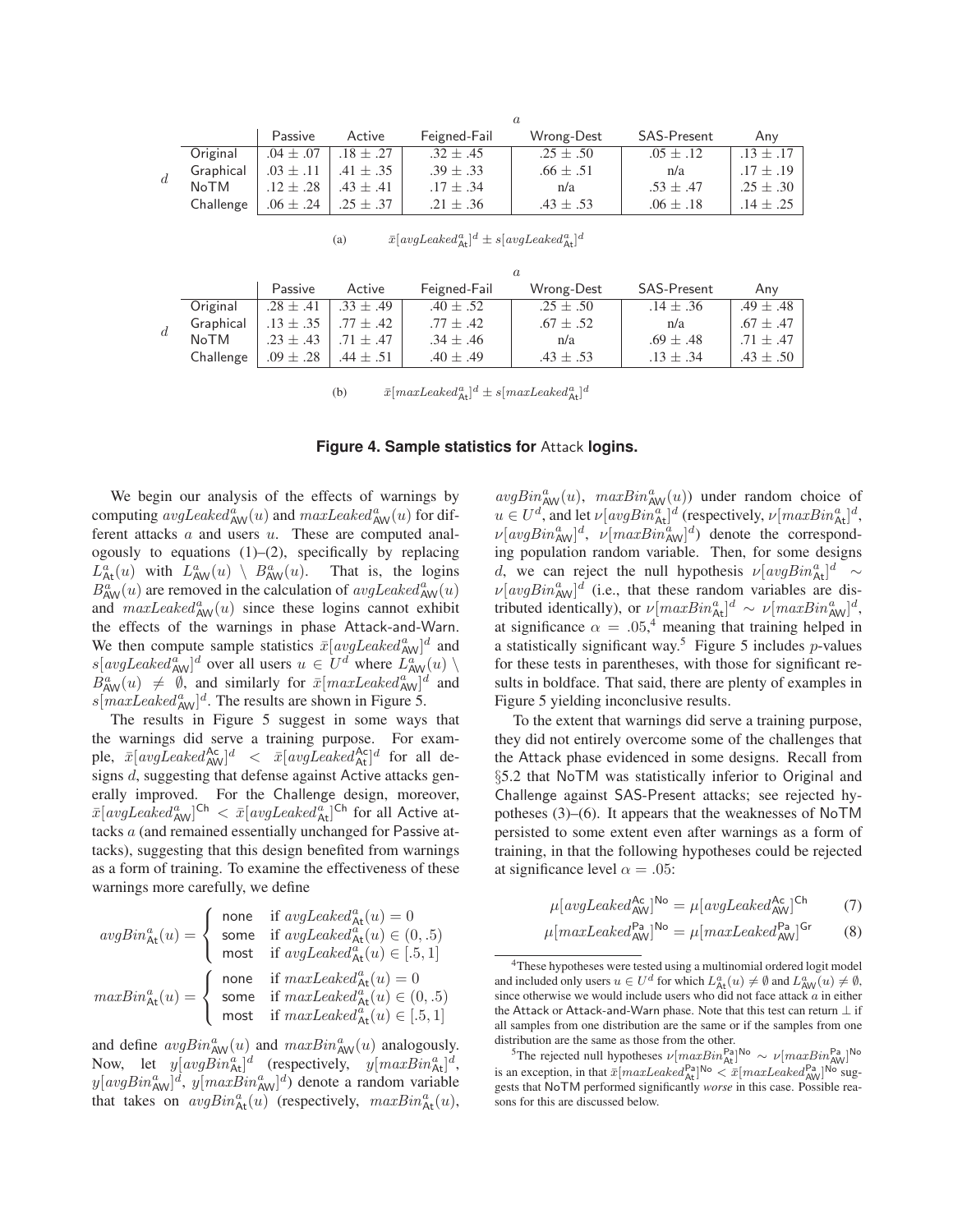|  |           | Passive                                                                                                                                                    | Active | Feigned-Fail | Wrong-Dest | SAS-Present                                                                                                                     | Anv                 |
|--|-----------|------------------------------------------------------------------------------------------------------------------------------------------------------------|--------|--------------|------------|---------------------------------------------------------------------------------------------------------------------------------|---------------------|
|  | Original  |                                                                                                                                                            |        |              |            | $0.04 \pm 0.06(1.00)$ $1.2 \pm 0.22(0.91)$ $0.07 \pm 0.16(0.17)$ $2.9 \pm 0.46(1.1)$ $0.02 \pm 0.05(1.00)$ $0.6 \pm 0.09(0.87)$ |                     |
|  | Graphical | .00 ± .00 ( $\perp$ )   .18 ± .24 (.01)   .23 ± .33 (.01)   .12 ± .30 (.05)                                                                                |        |              |            | n/a                                                                                                                             | $.06 \pm .10$ (.10) |
|  | NoTM      | .09 $\pm$ .16 (.03)   .29 $\pm$ .39 (.10)   .32 $\pm$ .44 (.40)   n/a                                                                                      |        |              |            | $.15 \pm .33$ (.04)   .18 $\pm .23$ (.75)                                                                                       |                     |
|  | Challenge | $(0.55)$ $(0.08)$ $(0.8)$ $(0.8)$ $(0.4 \pm 0.09)$ $(0.31)$ $(0.2 \pm 0.31)$ $(0.57)$ $(0.7 \pm 0.15)$ $(0.8)$ $(0.00 \pm 0.00)$ $(0.1 \pm 0.08)$ $(0.55)$ |        |              |            |                                                                                                                                 |                     |

(a)  $\bar{x}[avgLeaked_{AW}^a]^d \pm s[avgLeaked_{AW}^a]^d$  (p-value for test of null hypothesis that  $\nu[avgBin_{At}^a]^d \sim \nu[avgBin_{AW}^a]^d$ )

|    |           | Passive                                                         | Active | Feigned-Fail | Wrong-Dest                                                                            | SAS-Present                                                                                                                | Anv                                        |
|----|-----------|-----------------------------------------------------------------|--------|--------------|---------------------------------------------------------------------------------------|----------------------------------------------------------------------------------------------------------------------------|--------------------------------------------|
|    | Original  |                                                                 |        |              |                                                                                       | $.32 \pm .46(1.00)$ $.36 \pm .47(.76)$ $.18 \pm .40(.30)$ $.31 \pm .46$ $( \perp )$ $.10 \pm .29(1.00)$ $.56 \pm .47(.65)$ |                                            |
| d. | Graphical |                                                                 |        |              | $.00 \pm .00$ ( $\perp$ ) $.51 \pm .51$ (.03) $.51 \pm .51$ (.03) $.22 \pm .42$ (.05) | n/a                                                                                                                        | $.45 \pm .51$ (.10)                        |
|    | NoTM      | $.49 \pm .47$ (.02)   .44 $\pm .51$ (.03)   .38 $\pm .50$ (.85) |        |              | n/a                                                                                   |                                                                                                                            | $.25 \pm .45$ (.05) $  .68 \pm .46$ (1.00) |
|    | Challenge |                                                                 |        |              | .20 ± .36 (.07)   .21 ± .40 (.56)   .18 ± .40 (.65)   .19 ± .34 (1.00)                | $(0.00, 0.00, \pm 0.00)$                                                                                                   | $.30 \pm .43$ (.65)                        |

(b)  $\bar{x}[maxLeaked_{AW}^a]^d \pm s[maxLeaked_{AW}^a]^d$  (p-value for test of null hypothesis that  $\nu[maxBin_{At}^a]^d \sim \nu[maxBin_{AW}^a]^d$ )

#### **Figure 5. Sample statistics for** Attack-and-Warn **logins. Bold** p-values indicate significance  $\alpha = .05$ .

That is, NoTM was significantly inferior to Challenge against Active attacks (in terms of  $avgLeader_{AW}($ )) and to Graphical against Passive attacks (in terms of  $maxLeaked_{AW}^{Pa}()$ . The generally non-trivial password leakage with NoTM, even after training by warnings, ran counter to our expectations (see §3.2.2).

To better illustrate the impact of warnings, in Figure 6 we show a histogram per attack type  $a$  and design  $d$  that illustrates the improvement of users  $u \in U^d$ , specifically the distributions of

$$
avgImprove_{\text{AW}}^{a}(u) = \frac{avgLeaked_{\text{At}}^{a}(u) - avgLeaked_{\text{AW}}^{a}(u)}{avgLeaked_{\text{At}}^{a}(u)}
$$

$$
maxImprove_{\text{AW}}^{a}(u) = \frac{maxLeaked_{\text{At}}^{a}(u) - maxLeaked_{\text{AW}}^{a}(u)}{maxLeaked_{\text{At}}^{a}(u)}
$$

These measures capture each user's absolute improvement relative to the improvement possible for that user. Figure 6 is limited to those users  $u$  who actually received warnings for a (i.e.,  $A^a_{AW}(u) \neq \emptyset$ ), and for whom  $L^a_{At}(u) \neq \emptyset$ and  $avgLeaked_{\text{At}}^{a}(u) \neq 0$ . Otherwise, we cannot compute  $avgImprove^a_{\text{AW}}(u)$  or  $maxImprove^a_{\text{AW}}(u)$ .

One interesting observation from Figure 6(a) is that there are several cases in which users performed worse during Attack-and-Warn than they did in Attack, at least judging from  $avgImprove_{AW}^{a}(u)$ . This is evidenced in Figure 6(a) by black bars flush against the yaxis. This bar indicates the number of users for which  $avgImprove_{AW}^{a}(u) < 0$ . (And recall that these histograms show only users for which  $avgLeaked^a_{\text{At}}(u) > 0$ ; some users with  $avgLeaked_{\text{At}}^{a}(u) = 0$  performed worse in Attack-and-Warn, as well.) While these users were by no means in a majority, in some cases they performed substantially worse in Attack-and-Warn than they did in

Attack. These poor showings in Attack-and-Warn result in some values of  $\bar{x}[avgLeader_{AW}]^d$  increasing slightly from  $\bar{x}[avgLeaked^a_{\text{At}}]^d$ ; c.f., Figures 4(a) and 5(a). The underlying reason why these users did more poorly in Attack-and-Warn than in Attack is unknown to us, but two possibilities come to mind. One is that these users misunderstood our warnings in a way that caused them to perform more poorly. A second possibility is simply carelessness or ambivalence on the part of the user, which seems likely given that Attack-and-Warn commenced 70 days after our recruiting presentations that outlined their incentives for the experiment.

Another interesting observation is the bimodality that is evident in Figure 6(b). This shows that with few exceptions, those that had room to improve either improved greatly  $(maxImprove_{AW}^a(u) \in [.75, 1.0]$ , corresponding to the rightmost, white bars in the histograms) or very little  $(maxImprove<sup>a</sup><sub>AW</sub>(u) \in [0, .25)$ , corresponding to the dark gray bars one bar-width from the y-axis). Unfortunately it appears that the latter was more common, but in some sense this is unsurprising: even a *single* login instance in which the user  $u$  mistakenly leaked her password results in a value of  $maxLeaked_{AW}^a(u)$  that cannot be offset with numerous mistake-free logins. In this respect, we are encouraged by the users with large values for  $maxImprove^a_{AW}(u)$ .

Reflecting on our results, a lesson is that training in a real deployment should perhaps require users to repeat logins that would have leaked password characters to malware had it been present. Instead, in Attack-and-Warn, we simply warned users but allowed them to proceed to the course web page if they entered the correct password. We considered forcing users to repeat logins in which they leaked characters but feared that such heavy-handed training would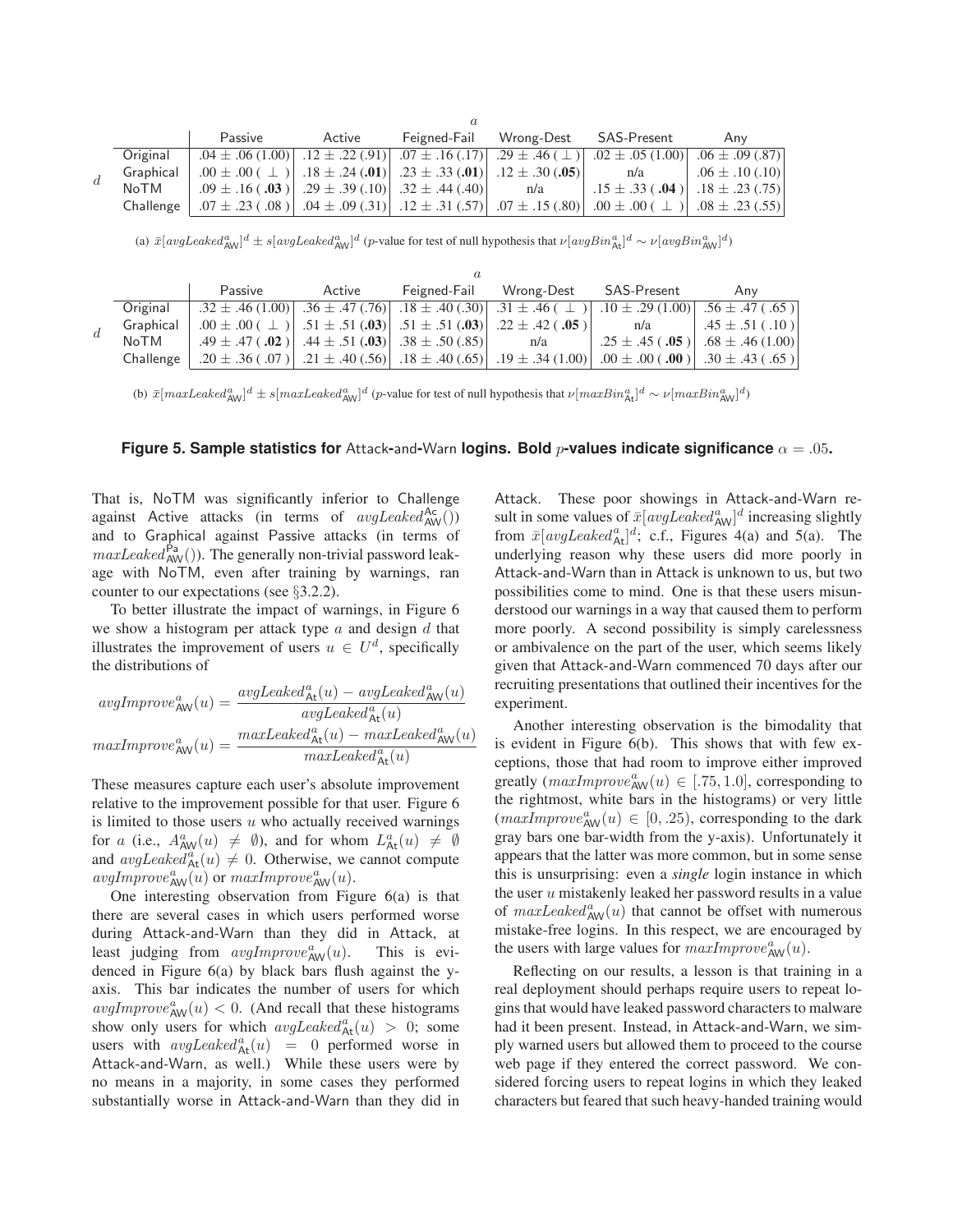

<code>Figure 6.</code> Histograms showing distribution of  $avgImprove_{\text{AW}}^a(u)$  and  $maxImprove_{\text{AW}}^a(u)$  for users  $u \in U^d$ such that  $A^a_{\sf AW}(u) \neq \emptyset$ ,  $L^a_{\sf Att}(u) \neq \emptyset$ , and  $\mathit{avgLeaked}^a_{\sf Att}(u) \neq 0$ . Each histogram includes five bars (some **potentially of height zero), corresponding to ranges** (−∞, 0) **(leftmost, darkest bar),** [0, .25)**,** [.25, .5)**,** [.5, .75)**, and** [.75, 1.0] **(rightmost, lightest bar). The y-axis is the number of users.**

be viewed as an obstruction, potentially causing participants to withdraw or the course instructor to protest. In a real deployment in a security-conscious organization, however, such an approach might be warranted.

To further measure the training effect of the warning messages, we looked to the exit questionnaire. There was a question corresponding to each individual type of attack (varying by design) which asked if the warning message helped them to avoid falling for the same attack in the future. A screenshot of the warning message was presented along with a five-level Likert scale ranging from

1 (Strongly Disagree) to 5 (Strongly Agree) and an additional sixth choice for users who reported not reading the warning message. In order to test the null hypothesis that the user responses and true performance are not correlated, we compared the responses with actual behavior by looking at the number of times the user saw the warning message in question. First we removed all users who never saw the warning message, and then we removed users who did not read the warning message. On the remaining data, we observed a Pearson correlation coefficient of  $\rho = -.20$  $(p$ -value  $= .10)$ . While not statistically significant, the neg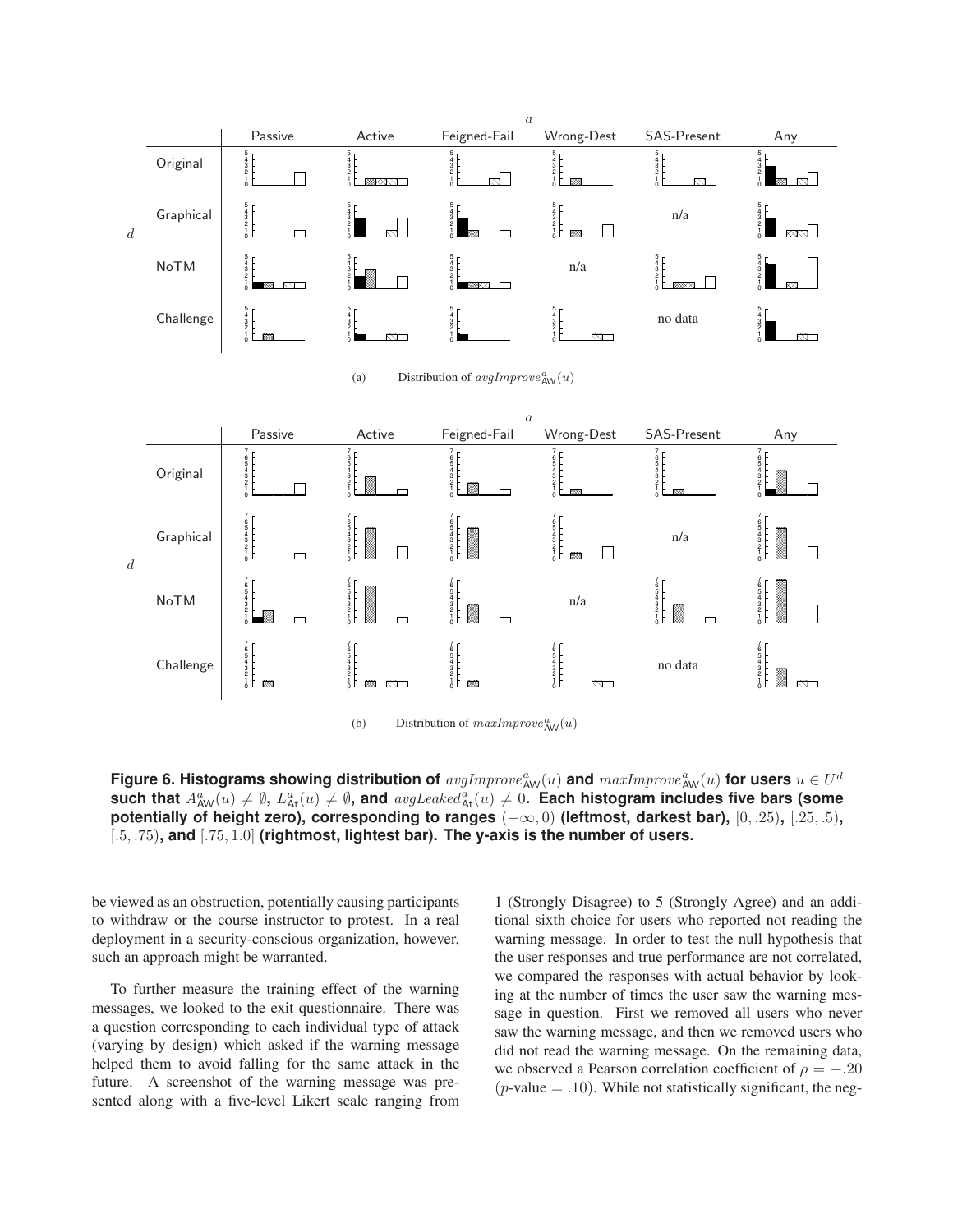ative  $\rho$  suggests that the more helpful a user found a warning message, the fewer times they fell for the corresponding attack.

## **6 Discussion and Conclusions**

**Specific study conclusions.** Our study suggests several take-away messages about the various Bumpy designs tested here.

- 1. The NoTM design is very attractive for both deployment (since it uses no TM) and user login duration (see Figure 3(b)). Unfortunately (and contrary to our expectations, see §3.2.2) there is significant evidence that it is more susceptible to users leaking password characters than other designs (see rejected hypotheses (3)–(6)). This holds even after training via warnings (see rejected hypotheses (7)–(8)), even though warnings were effective in significantly improving NoTM's security against some attacks (see Figure 5). As such, if NoTM is deployed, it warrants a concerted training effort for users.
- 2. The Challenge design offers generally low password leakage after training via warnings, at least judging from the sample means illustrated in Figure 5. In particular, the sample means of Challenge were the lowest across designs for all Active attacks generally, the only exception being Feigned-Fail in Figure 5(a). While the evidence supporting the greater security of Challenge in comparison to other designs was statistically significant only in some cases (see rejected hypotheses (5)–(6) and (7)), it appears to be a generally good choice for security. This is a testament to *requiring* users to examine the TM in the login process, though it does result in statistically significantly longer login times (see Figure 3(b)).
- 3. The evidence for a move to a graphical design like Graphical is weak. Graphical offered no significant improvements over Original in login success rate, duration, or password leakage in either Attack or Attack-and-Warn. While it did exhibit significant improvement due to warnings in Attack-and-Warn (see Figure 5), the attacks for which it did so often still captured as many password characters as with Original or Challenge, in terms of sample means. The best argument we see for Graphical is that it yielded the least leakage (in terms of sample means) for Passive attacks (Figures 4, 5), but given the implementation challenges that Graphical introduces (see §3.2.1), we believe the evidence of its benefits would need to be stronger to advocate for it.

**Broader observations.** Aside from the above conclusions, we provide more general observations that extend beyond the specific designs studied here, albeit with a degree of speculation.

- 1. Users appear to readily adapt to employing secure attention sequences (at least generic ones, versus site-specific ones), as evidenced by the low password leakage versus Passive attacks in our designs that employ one. Techniques that leverage secure attention sequences for useful properties thus hold promise.
- 2. Though the results of our study suggest a tradeoff between login duration and security, we see no reason to conclude that this tradeoff is fundamental. Rather, we consider it a fascinating open problem to design a login system that offers both the speed to which users are accustomed today and security against the attacks we consider here.
- 3. The additional security offered by Challenge suggests that interactive security indicators yield better security than ones that a user is asked to simply observe. This is a direction that deserves further attention, in our opinion.
- 4. That some users were unfazed by warnings in Attack-and-Warn suggests that to mold user behavior, training that requires a user to repeat the task at hand immediately following a mistake would be warranted. As this model can potentially disrupt the user's primary activity, though, it is perhaps more acceptable to include such training as a separate user activity. Automated reinforcement during teachable moments, e.g., when a user makes a mistake during normal operation, may also be desirable, but such designs must be weighed against the ability of attackers to use such mechanisms maliciously. For example, attackers may provide malicious instructions that confuse users.
- 5. Many of our Active attacks were designed to mimic changes of behavior that might seem familiar to users, owing to relatively frequent discontinuities that pervade users' software experiences (failures, software updates changing behavior in subtle ways, etc.). Based on our study, it appears that many users are unprepared to distinguish between a benign discontinuity and a subtle attack without training.

**Limitations.** Our study did not attempt to evaluate the usability of Bumpy designs for protecting multiple secret input fields on a single web form, input fields to multiple websites, or secrets of greater complexity or length than a typical password. (We simply enforced a minimum length requirement of 8 characters and placed no requirements as to the "strength" of the password chosen.) More complex secrets, in particular, may be problematic for usability since Bumpy prevents these keystrokes from echoing to the user's display. Regarding forgotten passwords, our study did not employ Bumpy protections on the "reset password" page.

As discussed previously, the step required of users who did detect malware (reloading the page) and our simulation of the TM are both sources of unrealism in our experiment, albeit unavoidable ones given the constraints of the course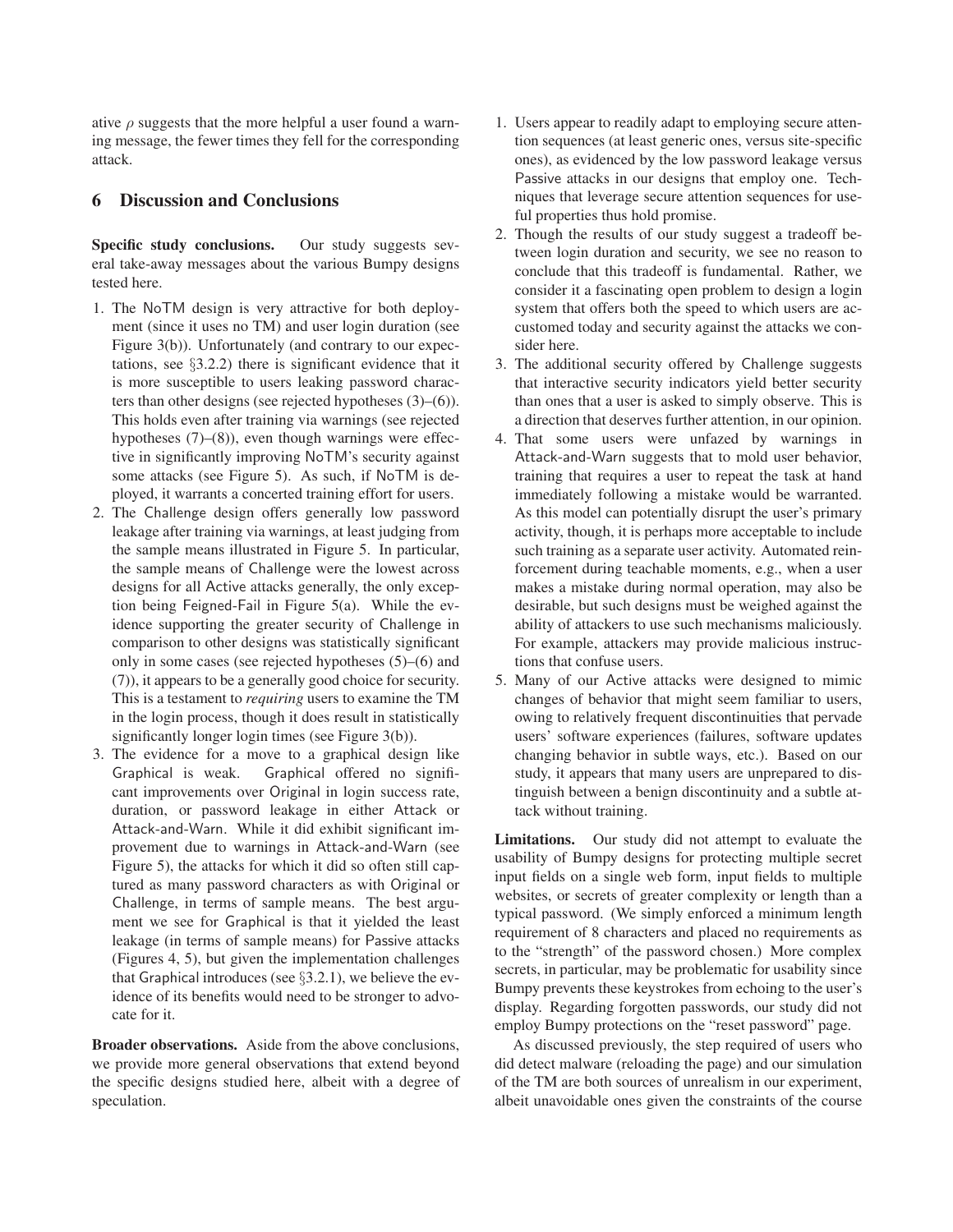setting. While a financial incentive was necessary to motivate our users to protect their passwords, such incentives are not so directly available in practice and could have had unintended effects on user behavior.

As discussed in §4.4, we do not claim that our simulated attacks are exhaustive. For example, we did not consider phishing attacks in our study (though previous studies have shown promise in educating users to detect them through a training regimen similar to our Attack-and-Warn phase [28]). Nevertheless, the attacks we did simulate allowed us to draw several conclusions about Bumpy and more broadly, as discussed above. At the same time, the numerous conditions required for computing some of our measures — e.g., that  $L^a_{\text{At}}(u) \neq \emptyset$ ,  $A_{\text{AW}}^{a}(u) \neq \emptyset$ , and  $avgLeaked_{\text{At}}^{a}(u) \neq 0$  in order to compute  $\frac{a}{\text{a} \text{v} g}$  *Improve*<sup>*a*</sup><sub>AW</sub>(*u*) — reduced the number of sample points (users) for some of our measures to an uncomfortably small number. If, after further investigation, the attacks we considered do seem to be the primary threats, it may be desirable to perform larger studies focused on each attack.

## **Acknowledgements**

We are particularly grateful to the students of COMP380 at UNC in the Fall 2009 semester, and to the course instructor Tessa Joseph Nicholas, for permitting us to conduct this experiment. We are also especially grateful to Chris Wiesen of the Odum Institute at UNC, for his guidance on the statistical evaluations in this paper. We thank Kathleen Mc-Cune for her assistance on the study questionnaire and Darrell Bethea, Ting-Fang Yen, and the anonymous reviewers for comments on previous versions of this paper. This work was supported in part by NSF grant CT-0756998 and by grant DAAD19-02-1-0389 from the Army Research Office.

#### **References**

- [1] D. Balfanz and E. W. Felten. Hand-held computers can be better smart cards. In *USENIX Security*, Aug. 1999.
- [2] K. Borders and A. Prakash. Securing network input via a trusted input proxy. In *USENIX HotSec*, Aug. 2007.
- [3] S. Chiasson, P. C. Van Oorschot, and R. Biddle. A usability study and critique of two password managers. In *USENIX Security*, Aug. 2006.
- [4] D. E. Clarke, B. Gassend, T. Kotwal, M. Burnside, M. van Dijk, S. Devadas, and R. L. Rivest. The untrusted computer problem and camera-based authentication. In *International Conf. Pervasive Computing*, 2002.
- [5] P. Coogan. Zeus, king of the underground crimeware toolkits. Symantec Blogs, Aug. 2009.
- [6] L. F. Cranor. What do they "indicate"?: evaluating security and privacy indicators. *Interactions*, 13(3):45–47, 2006.
- [7] L. Duflot, O. Levillain, B. Morin, and O. Grumelard. Getting into the SMRAM: SMM reloaded. Central Directorate for Information Systems Security, 2009.
- [8] L. K. Edwards. *Applied Analysis of Variance in Behavioral Science*. CRC Press, 1993.
- [9] S. Egelman, L. F. Cranor, and J. Hong. You've been warned: An empirical study of the effectiveness of web browser phishing warnings. In *CHI*, 2008.
- [10] E. Gabber, P. B. Gibbons, D. M. Kristol, Y. Matias, and A. Mayer. On secure and pseudonymous client-relationships with multiple servers. *ACM TISSEC*, 2:390–415, Nov. 1999.
- [11] S. Garriss, R. Cáceres, S. Berger, R. Sailer, L. van Doorn, and X. Zhang. Trustworthy and personalized computing on public kiosks. In *MobiSys*, June 2008.
- [12] D. Grawrock. *Dynamics of a Trusted Platform: A Building Block Approach*. Intel Press, 2008.
- [13] IBM Zurich Research Lab. Security on a stick. Press release, Oct. 2008.
- [14] M. Kassner. Carberp: Quietly replacing Zeus as the financial malware of choice. TechRepublic IT Security Blogs, Oct. 2010.
- [15] S. T. King, P. M. Chen, Y.-M. Wang, C. Verbowski, H. J. Wang, and J. R. Lorch. SubVirt: Implementing malware with virtual machines. In *IEEE Symp. Security and Privacy*, 2006.
- [16] J. M. McCune, B. Parno, A. Perrig, M. K. Reiter, and H. Isozaki. Flicker: An execution infrastructure for TCB minimization. In *ACM EuroSys*, Apr. 2008.
- [17] J. M. McCune, A. Perrig, and M. K. Reiter. Safe passage for passwords and other sensitive data. In *ISOC NDSS*, Feb. 2009.
- [18] B. A. Myers. Using handhelds and PCs together. *CACM*, 44(11), Nov. 2001.
- [19] A. Oprea, D. Balfanz, G. Durfee, and D. K. Smetters. Securing a remote terminal application with a mobile trusted device. In *ACSAC*, 2004.
- [20] Organisation for Economic Co-operation and Development (OECD). Malicious software (malware): A threat to the internet economy. Technical Report DSTI/ICCP/REG(2007)5/FINAL, OECD, June 2008.
- [21] D. Rees. *Foundations of Statistics*. Chapman and Hall/CRC, 1987.
- [22] B. Ross, C. Jackson, N. Miyake, D. Boneh, and J. C. Mitchell. Stronger password authentication using browser extensions. In *USENIX Security*, Aug. 2005.
- [23] S. J. Ross, J. L. Hill, M. Y. Chen, A. D. Joseph, D. E. Culler, and E. A. Brewer. A composable framework for secure multi-modal access to Internet services from post-PC devices. *Mobile Network Applications*, 7(5):389–406, 2002.
- [24] J. Rutkowska. Subverting Vista kernel for fun and profit. Presented at Black Hat USA, 2006.
- [25] S. E. Schechter, R. Dhamija, A. Ozment, and I. Fischer. The emperor's new security indicators. In *IEEE Symp. Security and Privacy*, 2007.
- [26] R. Sharp, A. Madhavapeddy, R. Want, and T. Pering. Enhancing web browsing security on public terminals using mobile composition. In *MobiSys*, June 2008.
- [27] R. Sharp, J. Scott, and A. Beresford. Secure mobile computing via public terminals. In *International Conf. Pervasive Computing*, May 2006.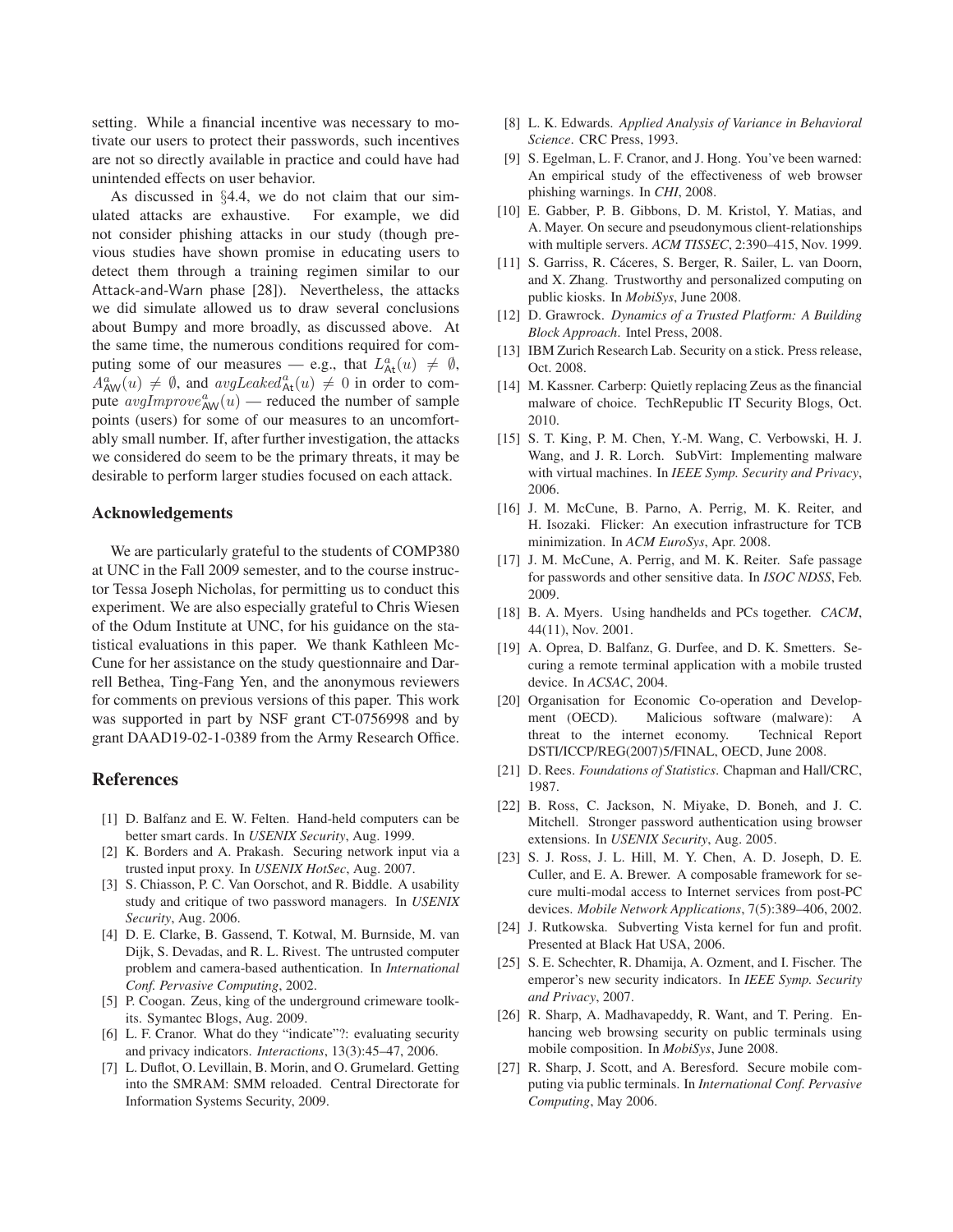- [28] S. Sheng, B. Magnien, P. Kumaraguru, A. Acquisti, L. F. Cranor, J. I. Hong, and E. Nunge. Anti-phishing phil: the design and evaluation of a game that teaches people not to fall for phish. In *SOUPS*, pages 88–99, 2007.
- [29] J. Sobey, R. Biddle, P. C. Van Oorschot, and A. S. Patrick. Exploring user reactions to new browser cues for extended validation certificates. In *ESORICS*, 2008.
- [30] M. Stiegler. An introduction to petname systems, Feb. 2005.
- [31] J. Sunshine, S. Egelman, H. Almuhimedi, N. Atri, and L. Cranor. Crying wolf: An empirical study of SSL warning effectiveness. In *USENIX Security*, Aug. 2009.
- [32] Trusted Computing Group. Trusted platform module main specification, Part 1: Design principles, Part 2: TPM structures, Part 3: Commands. Version 1.2, Revision 103, July 2007.
- [33] T. Whalen and K. M. Inkpen. Gathering evidence: use of visual security cues in web browsers. In *Graphics Interface*, 2005.
- [34] R. Wojtczuk and J. Rutkowska. Xen 0wning trilogy. Invisible Things Lab, 2008.
- [35] R. Wojtczuk and J. Rutkowska. Attacking SMM memory via Intel CPU cache poisoning. Invisible Things Lab, 2009.
- [36] M. Wu, R. C. Miller, and S. L. Garfinkel. Do security toolbars actually prevent phishing attacks? In *CHI*, 2006.

## **A Summary of Bumpy Internals**

The original Bumpy $<sup>6</sup>$  design [17] is motivated by the</sup> prevalence of malware on users' computers, and so the OS (e.g., Windows, Linux) is assumed untrustworthy. Further assumptions inherited from the original Bumpy design include that the remote webserver is uncompromised, and that the SSL certificate provided by the webserver is legitimate and can be extended to integrity-protect the site's favicon. Bumpy enables users to submit sensitive data on web forms without revealing that data to local malware.

§3.1 contains a detailed description of the Bumpy user experience. Here, we summarize the technical underpinnings of the system, specifically the system architecture required to protect user input from a malicious operating system. To do so, Bumpy requires some additional software and (inexpensive and commodity) hardware to enable it to always receive (plaintext) user input before the OS, including: encryption-capable user-input devices (or an encryption-capable interposer, e.g., a small USB device); an isolated and attestable execution environment on the user's computer (e.g., Flicker [16]); a Bumpy software module that executes in this isolated environment, comprising a Pre-Processor and Post-Processor (described below); a trustworthy device with a display to serve as a TM; and Bumpyaware software on the webserver. These items are in the trusted computing base for Bumpy. Other enhancements that are needed to the software on the client host to work

with Bumpy include enhancements to the input-handling logic of the platform OS and an extension to the user's web browser. We stress that these are not in the TCB for Bumpy, however.

We first describe input processing, and then describe how feedback is provided to the user via the TM.

**Input Processing.** Figure 7 summarizes the flow of user input. Keystrokes are encrypted by an encryption-capable keyboard (or an interposer), and the ciphertext is received by the OS (Steps 1–3). Here, the OS has the opportunity to perform a denial-of-service attack on the inputs, but the OS can always do so by other means (e.g., by powering off or crashing the system, or otherwise preventing meaningful work from being done on the system). A wellbehaved OS will invoke a protected execution environment (Step 4), where keystrokes are decrypted and processed by the Bumpy module.

The Bumpy module separates input handling into a Pre-Processor (PreP) and Post-Processor (PoPr). The PreP decrypts incoming keystrokes and tracks whether the current input is sensitive. (Sensitive input begins when the user types the SAS @@, and ends when the user provides an input that would cause a *blur* in the web browser GUI; e.g., a tab would be such an event.) Normal input is released to the platform OS decrypted (Step 5), and in this case the user's experience remains unchanged. No further steps are taken for normal input. Sensitive input, however, is queued within the PreP, and decoy input events (e.g., asterisks) are released to the platform OS (also Step 5). When the user finishes providing input to a field that she denotes as sensitive (detected within the PreP by an input event that will cause a *blur* in the web browser GUI), her sensitive input is processed in its entirety. This consists of invoking a (possibly destination-specific) PoPr that will re-encrypt the user's sensitive input for its intended destination (Step 6).

Once the ciphertext containing the user's sensitive input is ready for transmission to its intended destination, a TPMbased attestation [32] is produced. This attestation is used to convince the destination webserver that the user's input was handled with the Bumpy system, the intention being that service providers may be willing to expose additional services to users who are better able to protect their sensitive input. The ciphertext and attestation are handled by an extension to the user's web browser (Step 7) and sent to the remote webserver (Step 8). The webserver will verify the attestation, decrypt the user's input, and process it in accordance with the current application (e.g., a credit card number for an online purchase).

**Trusted Monitor.** Upon receiving the SAS, the PreP will output an authenticated message for the TM that includes information about the currently active destination website. This information is maintained in the PreP and includes the domain name (Common Name in the site's SSL certifi-

<sup>&</sup>lt;sup>6</sup>For the rest of this section, Bumpy refers to the original design and not to any of the alternatives proposed in the present paper.